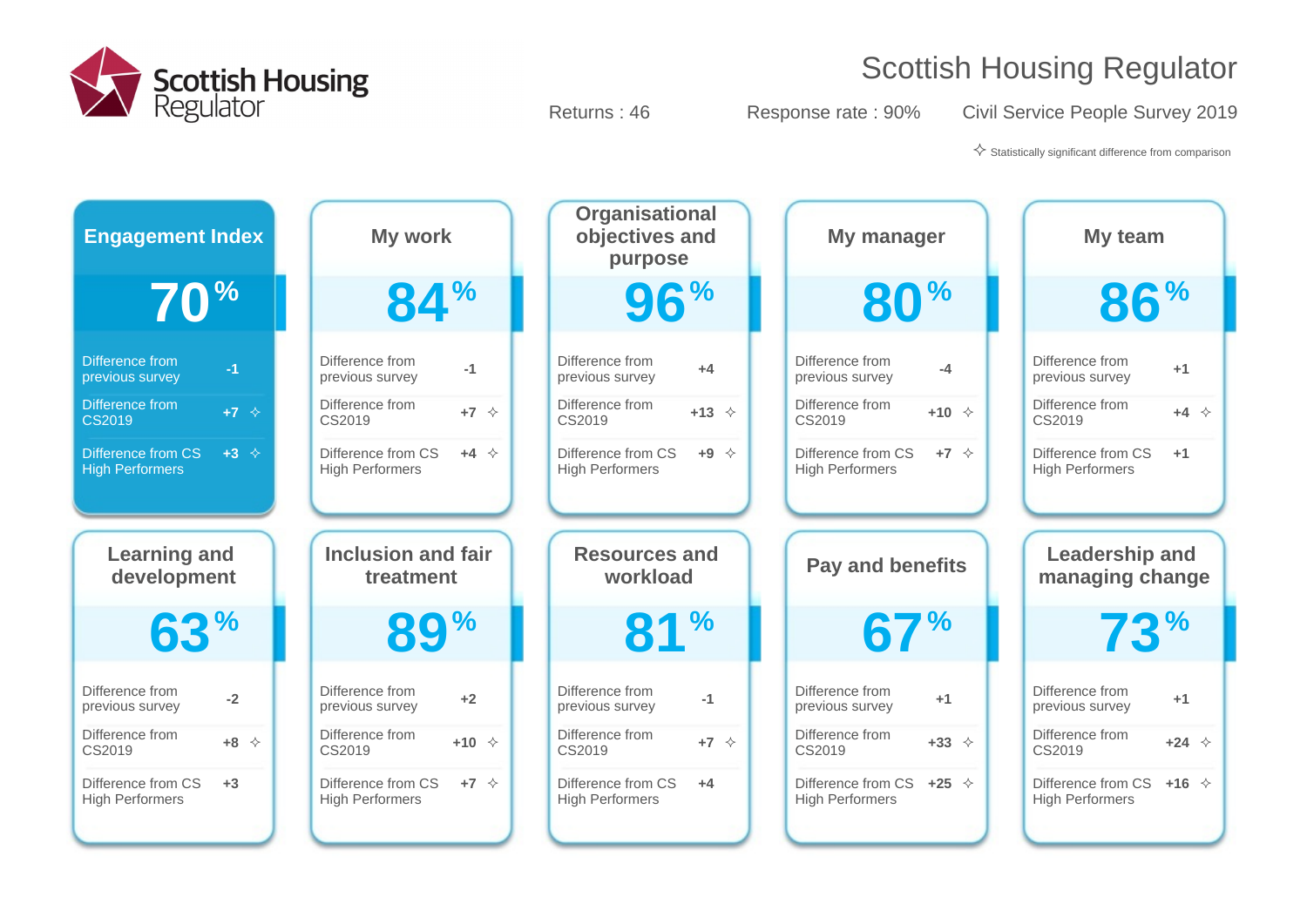

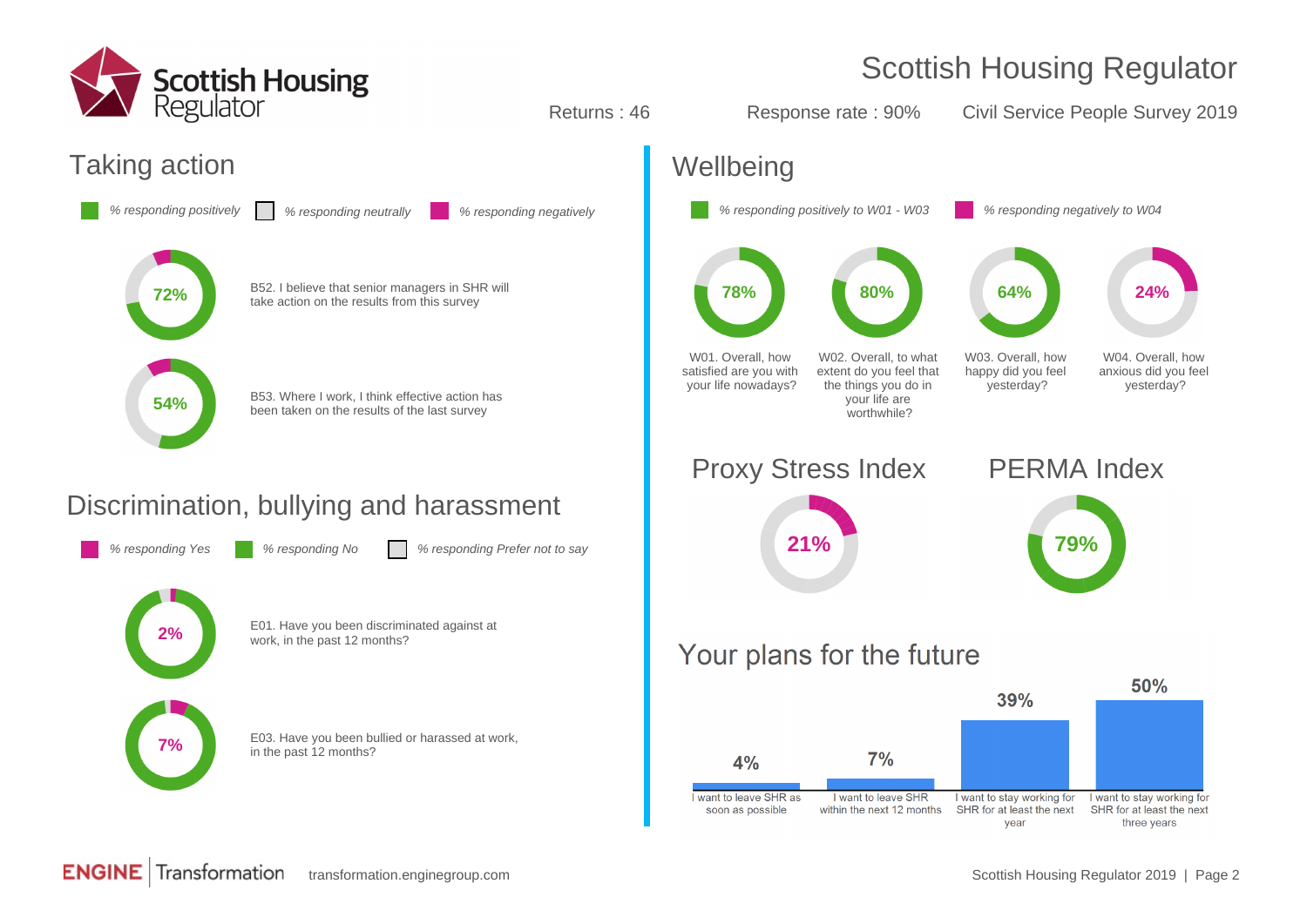

Returns : 46 Response rate : 90% Civil Service People Survey 2019

#### **Headline scores**

| <b>Highest positive scoring</b><br>questions                              | % Positive | <b>Highest neutral scoring</b><br>questions                                                              | % Neutral | <b>Highest negative scoring</b><br>questions                                                                             | % Negative |
|---------------------------------------------------------------------------|------------|----------------------------------------------------------------------------------------------------------|-----------|--------------------------------------------------------------------------------------------------------------------------|------------|
| B06 I have a clear understanding of SHR's objectives                      |            | Poor performance is dealt with effectively in my<br><b>B17</b><br>team                                   |           | There are opportunities for me to develop my<br><b>B23</b><br>career in SHR                                              |            |
|                                                                           | 96%        |                                                                                                          | 59%       |                                                                                                                          | 37%        |
| I understand how my work contributes to SHR's<br><b>B07</b><br>objectives |            | B49 I feel a strong personal attachment to SHR                                                           |           | Learning and development activities I have<br>B24 completed while working for SHR are helping me<br>to develop my career |            |
|                                                                           | 96%        |                                                                                                          | 37%       |                                                                                                                          | 24%        |
| My manager is considerate of my life outside<br><b>B09</b><br>work        |            | Where I work, I think effective action has been<br><b>B53</b><br>taken on the results of the last survey |           | Compared to people doing a similar job in other<br><b>B37</b><br>organisations I feel my pay is reasonable               |            |
|                                                                           | 96%        |                                                                                                          | 37%       |                                                                                                                          | 20%        |
| I am interested in my work<br><b>B01</b>                                  |            | When changes are made in SHR they are usually<br><b>B43</b><br>for the better                            |           | B33 I have an acceptable workload                                                                                        |            |
|                                                                           | 93%        |                                                                                                          | 35%       |                                                                                                                          | 20%        |
| B10 My manager is open to my ideas                                        |            | B47 I am proud when I tell others I am part of SHR                                                       |           | B02 I am sufficiently challenged by my work                                                                              |            |
|                                                                           | 93%        |                                                                                                          | 30%       |                                                                                                                          | 13%        |

Please note that only questions B01-B60 are included in the above rankings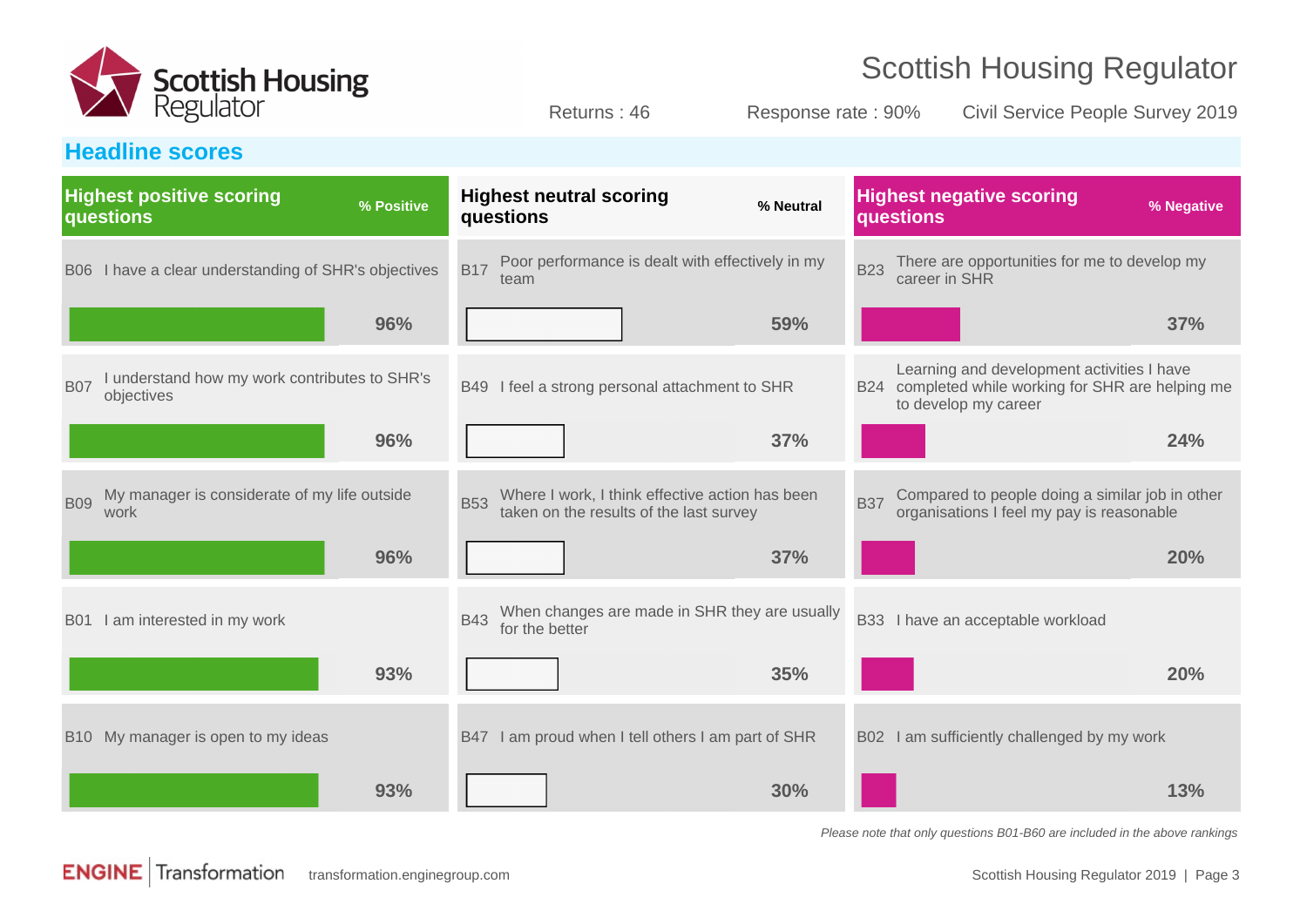

Returns : 46 Response rate : 90% Civil Service People Survey 2019

| $\cdot$ $\cdot$ $\circ$ $\circ$ $\cdot$ $\cdot$ $\circ$ $\circ$ $\cdot$ $\cdot$ |     |      | $\overline{\phantom{a}}$                        |                   |       |         | $1100$ points in and $1000$      |                       | OTHE OCT HOU F COPIC OCH FOR ZUITU                                                                                                                 |                           |                                          |  |
|---------------------------------------------------------------------------------|-----|------|-------------------------------------------------|-------------------|-------|---------|----------------------------------|-----------------------|----------------------------------------------------------------------------------------------------------------------------------------------------|---------------------------|------------------------------------------|--|
| All questions by theme                                                          |     |      |                                                 |                   |       |         |                                  |                       | $\Diamond$ indicates statistically significant difference from comparison<br>^ indicates a variation in question wording from your previous survey |                           |                                          |  |
| My work                                                                         | 84% | $-1$ | <b>Difference</b><br>from<br>previous<br>survey | Strongly<br>agree | Agree | Neither | Disagree<br>Strongly<br>disagree | Positive<br>Š,        | Difference<br>from previous<br>survey                                                                                                              | Difference<br>from CS2019 | Difference<br>from CS High<br>Performers |  |
| I am interested in my work<br><b>B01</b>                                        |     |      |                                                 |                   | 54    |         | 39                               | $\overline{7}$<br>93% | $+4$                                                                                                                                               | $+3$                      | $+1$                                     |  |
| I am sufficiently challenged by my work<br>B02                                  |     |      |                                                 |                   | 48    | 33      | 9 <sup>°</sup><br>7 <sup>1</sup> | 80%                   | $-1$                                                                                                                                               | $\mathbf 0$               | $-3$                                     |  |
| B03 My work gives me a sense of personal accomplishment                         |     |      |                                                 |                   | 39    | 46      | 11                               | 85%                   | $+1$                                                                                                                                               | $+7$ $\diamond$           | $+5$ $\diamond$                          |  |
| I feel involved in the decisions that affect my work<br><b>B04</b>              |     |      |                                                 | 30                |       | 48      | 7 <br>13                         | 78%                   | $+5$                                                                                                                                               | $+18$ $\diamond$          | $+14$ $\diamond$                         |  |
| B05 I have a choice in deciding how I do my work                                |     |      |                                                 |                   | 41    | 41      | $9\,$<br>9                       | 83%                   | $-12$                                                                                                                                              | $+5$ $\diamond$           | $+1$                                     |  |
| <b>Organisational</b><br>objectives and purpose                                 | 96% | $+4$ | <b>Difference</b><br>from<br>previous<br>survey | Strongly<br>agree | Agree | Neither | Disagree<br>Strongly<br>disagree |                       |                                                                                                                                                    |                           |                                          |  |
| B06 I have a clear understanding of SHR's objectives                            |     |      |                                                 |                   | 59    |         | 37                               | 96%                   | $+6$                                                                                                                                               | $+13$ $\Diamond$          | $+9$ $\diamond$                          |  |
| I understand how my work contributes to SHR's objectives<br><b>B07</b>          |     |      |                                                 |                   | 57    |         | 39                               | 96%                   | $+1$                                                                                                                                               | $+12$ $\Diamond$          | $+8$ $\Leftrightarrow$                   |  |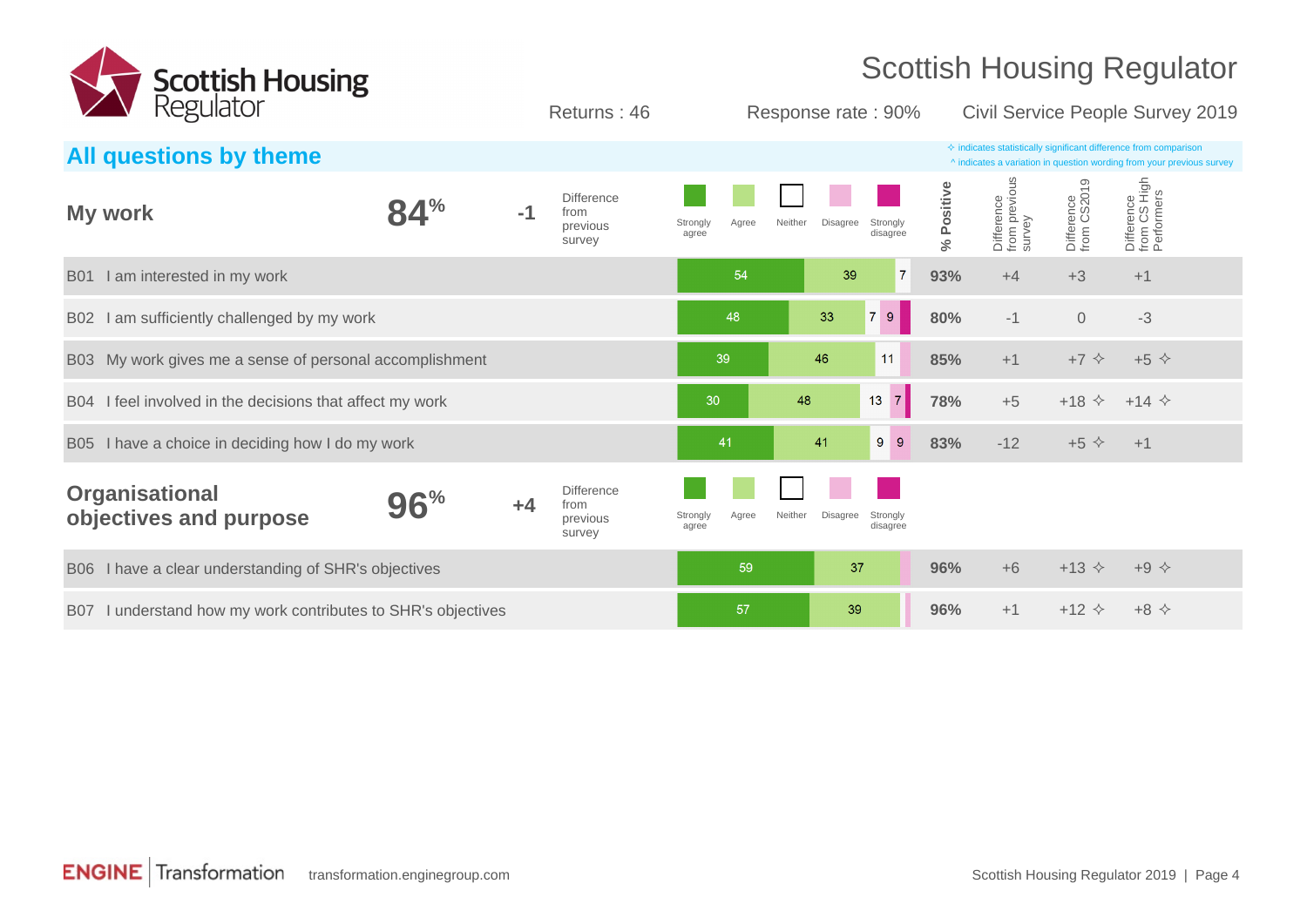

Returns : 46 Response rate : 90% Civil Service People Survey 2019

|                 | All questions by theme                                                 |      |                                                 |                            |                     | $\diamond$ indicates statistically significant difference from comparison<br>^ indicates a variation in question wording from your previous survey |            |                                       |                                |                                          |
|-----------------|------------------------------------------------------------------------|------|-------------------------------------------------|----------------------------|---------------------|----------------------------------------------------------------------------------------------------------------------------------------------------|------------|---------------------------------------|--------------------------------|------------------------------------------|
|                 | My manager                                                             | $-4$ | <b>Difference</b><br>from<br>previous<br>survey | Strongly<br>Agree<br>agree | Disagree<br>Neither | Strongly<br>disagree                                                                                                                               | % Positive | Difference<br>from previous<br>survey | Difference<br>from CS2019      | Difference<br>from CS High<br>Performers |
|                 | B08 My manager motivates me to be more effective in my job             |      |                                                 | 39                         | 43                  | 13                                                                                                                                                 | 83%        | $-4$                                  | $+11$ $\diamond$               | $+7$ $\diamond$                          |
|                 | B09 My manager is considerate of my life outside work                  |      |                                                 | 65                         |                     | 30                                                                                                                                                 | 96%        | $+4$                                  | $+9$ $\diamond$                | $+7$ $\diamond$                          |
|                 | B10 My manager is open to my ideas                                     |      |                                                 | 50                         | 43                  |                                                                                                                                                    | 93%        | $-1$                                  | $+10 \div$                     | $+7$ $\diamond$                          |
| B11             | My manager helps me to understand how I contribute to SHR's objectives |      |                                                 | 39                         | 43                  | 15                                                                                                                                                 | 83%        | $-7$                                  | $+16 \diamond $ +11 $\diamond$ |                                          |
| B <sub>12</sub> | Overall, I have confidence in the decisions made by my manager         |      |                                                 | 42                         | 47                  | 9                                                                                                                                                  | 89%        | $-6$                                  | $+12$ $\Diamond$               | $+8$ $\Diamond$                          |
|                 | B13 My manager recognises when I have done my job well                 |      |                                                 | 52                         | 33                  | 11                                                                                                                                                 | 85%        | $-10$                                 | $+4$ $\diamond$                | $+1$                                     |
|                 | B14 I receive regular feedback on my performance                       |      |                                                 | 46                         | 37                  | $11 \overline{7}$                                                                                                                                  | 83%        | $-2$                                  | $+14 \diamond +11 \diamond$    |                                          |
|                 | B15 The feedback I receive helps me to improve my performance          |      |                                                 | 33                         | 46                  | 15                                                                                                                                                 | 78%        | $+2$                                  | $+14$ $\diamond$               | $+10 \diamond$                           |
| <b>B16</b>      | I think that my performance is evaluated fairly                        |      |                                                 | 41                         | 37                  | 17                                                                                                                                                 | 78%        | $-6$                                  | $+10 \div$                     | $+7$ $\diamond$                          |
|                 | B17 Poor performance is dealt with effectively in my team              |      |                                                 | 13<br>24                   | 59                  |                                                                                                                                                    | 37%        | $-6$                                  | $-3$                           | $-7$ $\diamond$                          |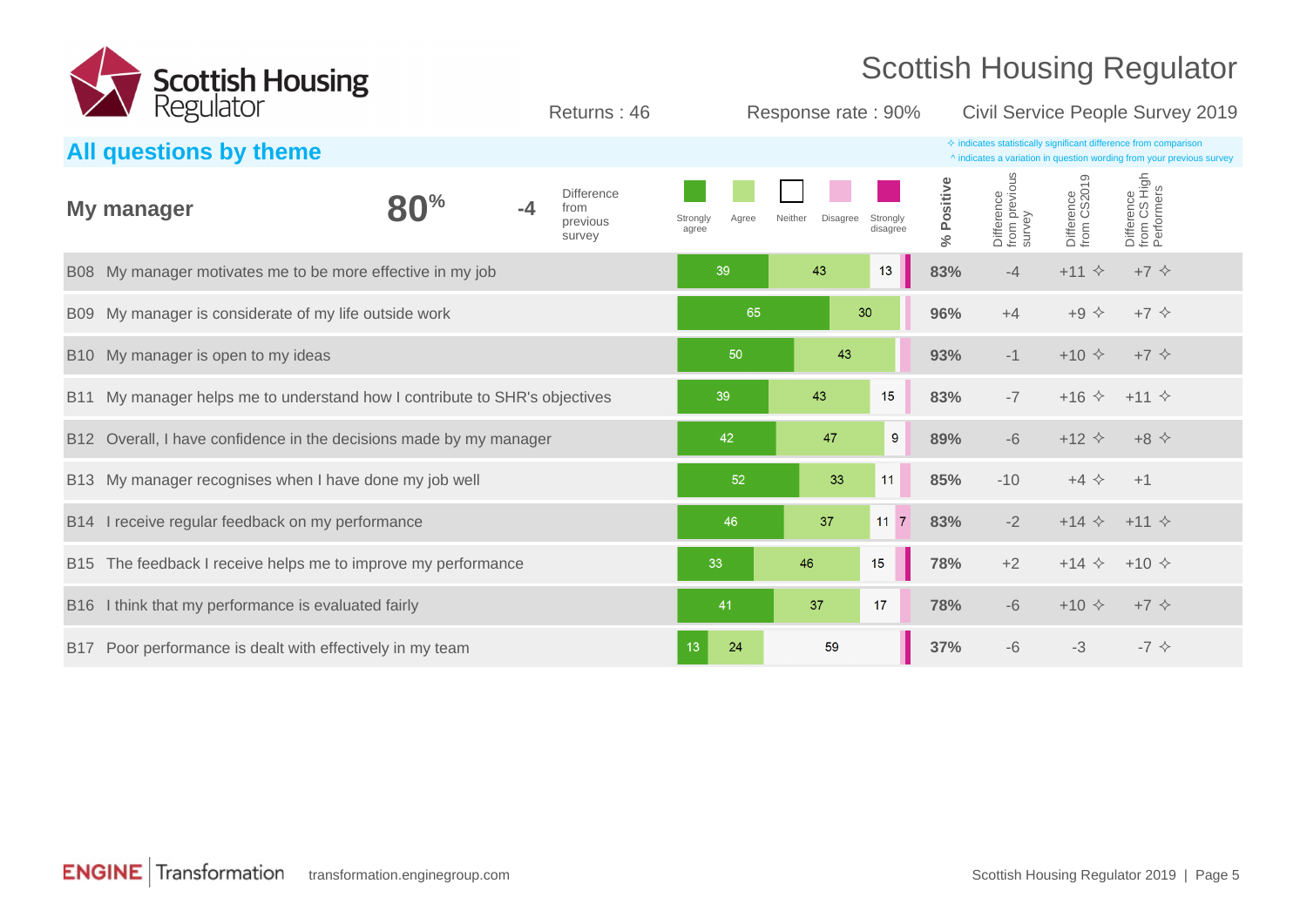

**All questions by theme**  $\triangle$  indicates a variation in question wording from your previous ^ indicates a variation in question wording from your previous survey **My team 86% +1 Difference** from previous survey Strongly agree Agree Neither Disagree Strongly disagree **% Positive** Difference<br>from previc<br>survey from previous Difference from CS2019 Difference Performers from CS High B18 The people in my team can be relied upon to help when things get difficult in my **89 6 11 89%** +3 +3 0<br> **B18** job B19 The people in my team work together to find ways to improve the service we **1990 Formulation and the service we** the service we consider the service we consider the service we consider the service we consider the servi B20 The people in my team are encouraged to come up with new and better ways of **180 metal 1990 metal 41 cm and 15** and 80% -1 +4 0 metal 15 doing things **Learning and development 63**<sup>%</sup> **Difference** from previous survey **Strongly** agree Agree Neither Disagree Strongly disagree B<sub>21</sub> I am able to access the right learning and development opportunities when I need to  $\frac{87}{6}$  -5 +23  $\div$  +16  $\div$  **10**  $\div$  -16  $\div$  **10**  $\div$  -16  $\div$  **10**  $\div$  -16  $\div$  **10**  $\div$  -16  $\div$ B22 Learning and development activities I have completed in the past 12 months have helped to improve my performance **70%** +1 +15 <sup>²</sup> +10 <sup>²</sup> Returns : 46 Response rate : 90% Civil Service People Survey 2019

B23 There are opportunities for me to develop my career in SHR **37%** -3  $-14 \leftarrow 26$   $-14 \leftarrow 37\%$   $-3$   $-14 \leftarrow -21 \leftarrow 3$ 

B<sub>24</sub> Learning and development activities I have completed while working for SHR are helping me to develop my career **57%** -1 +6 <sup>²</sup> +1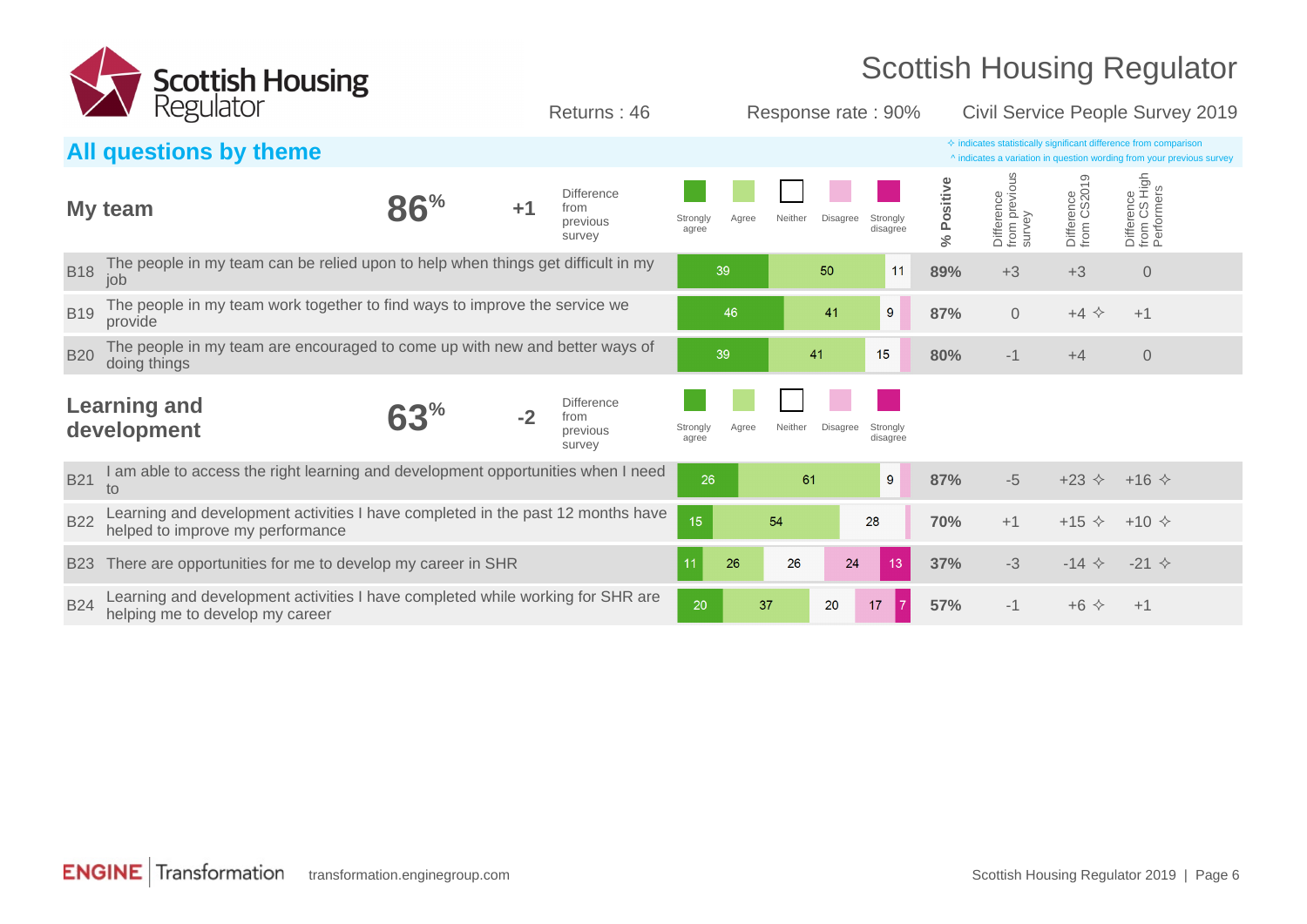

| <b>Example 18 November 1980</b>                                                                                             |               |      | Returns: 46                                     |                            | Response rate: 90%         |                      |            |                                       |                           | Civil Service People Survey 2019                                                                                                                   |  |
|-----------------------------------------------------------------------------------------------------------------------------|---------------|------|-------------------------------------------------|----------------------------|----------------------------|----------------------|------------|---------------------------------------|---------------------------|----------------------------------------------------------------------------------------------------------------------------------------------------|--|
| All questions by theme                                                                                                      |               |      |                                                 |                            |                            |                      |            |                                       |                           | $\diamond$ indicates statistically significant difference from comparison<br>^ indicates a variation in question wording from your previous survey |  |
| <b>Inclusion and fair</b><br>treatment                                                                                      | <b>89%</b>    | $+2$ | <b>Difference</b><br>from<br>previous<br>survey | Agree<br>Strongly<br>agree | Neither<br>Disagree        | Strongly<br>disagree | % Positive | Difference<br>from previous<br>survey | Difference<br>from CS2019 | Difference<br>from CS High<br>Performers                                                                                                           |  |
| I am treated fairly at work<br><b>B25</b>                                                                                   |               |      |                                                 | 43                         | 50                         |                      | 93%        | $+4$                                  | $+12$ $\Diamond$          | $+9$ $\diamond$                                                                                                                                    |  |
| I am treated with respect by the people I work with<br><b>B26</b>                                                           |               |      |                                                 | 50                         | 41                         | 7 <sup>1</sup>       | 91%        | $+4$                                  | $+6$ $\Diamond$           | $+3$ $\Leftrightarrow$                                                                                                                             |  |
| I feel valued for the work I do<br><b>B27</b>                                                                               |               |      |                                                 | 33                         | 46                         | 7 <br>13             | 78%        | $-3$                                  | $+10 \div$                | $+5$ $\diamond$                                                                                                                                    |  |
| I think that SHR respects individual differences (e.g. cultures, working styles,<br><b>B28</b><br>backgrounds, ideas, etc.) |               |      |                                                 | 37                         | 54                         | 9                    | 91%        | $+4$                                  |                           | $+14 \div +10 \div$                                                                                                                                |  |
| <b>Resources and</b><br>workload                                                                                            | $\frac{0}{0}$ | $-1$ | <b>Difference</b><br>from<br>previous<br>survey | Strongly<br>Agree<br>agree | Neither<br><b>Disagree</b> | Strongly<br>disagree |            |                                       |                           |                                                                                                                                                    |  |
| B29 I get the information I need to do my job well                                                                          |               |      |                                                 | 26                         | 52                         | 13<br>9              | 78%        | $-9$ $\diamond$                       | $+7$ $\Diamond$           | $+3$                                                                                                                                               |  |
| B30 I have clear work objectives                                                                                            |               |      |                                                 | 37                         | 50                         | 11                   | 87%        | $+5$                                  | $+11$ $\diamond$          | $+8$ $\Leftrightarrow$                                                                                                                             |  |
| B31 I have the skills I need to do my job effectively                                                                       |               |      |                                                 | 26                         | 67                         | $\overline{7}$       | 93%        | $-1$                                  | $+5$ $\diamond$           | $+2$                                                                                                                                               |  |
| B32 I have the tools I need to do my job effectively                                                                        |               |      |                                                 | 24                         | 54                         | $9\,$<br>11          | 78%        | $-3$                                  | $+6$ $\Diamond$           | $\overline{0}$                                                                                                                                     |  |
| B33 I have an acceptable workload                                                                                           |               |      |                                                 | 17                         | 50<br>13 <sup>°</sup>      | $\vert$ 9<br>11      | 67%        | $-6$                                  | $+4$                      | $\sqrt{0}$                                                                                                                                         |  |
| B34 I achieve a good balance between my work life and my private life                                                       |               |      |                                                 | 30                         | 50                         | 11                   | 80%        | $+7$                                  | $+9$ $\diamond$           | $+4$ $\diamond$                                                                                                                                    |  |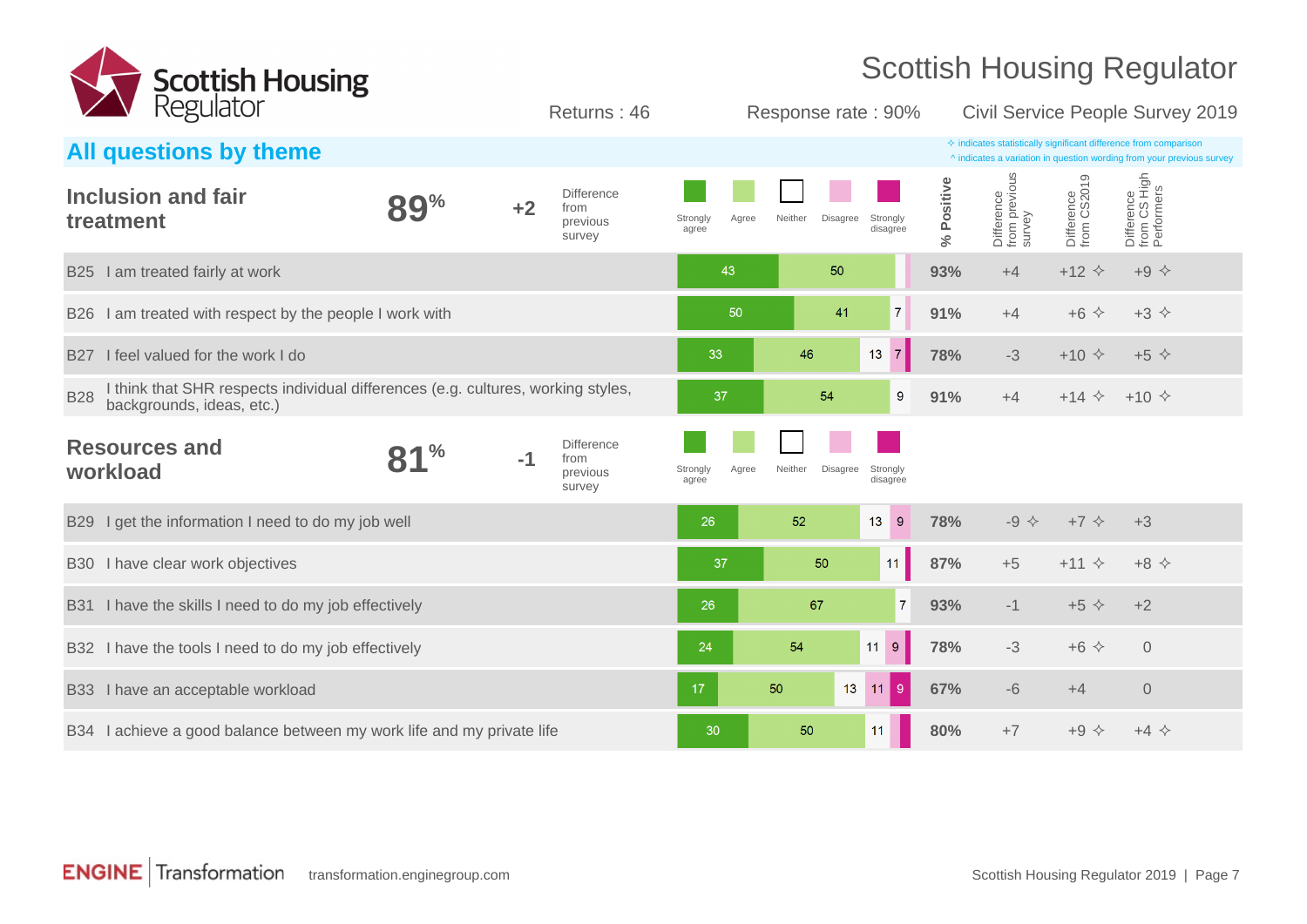

| <b>EXAMPLE REGUIDE</b>                                                                                     |              |      | Returns: 46                                     |                   |                  | Response rate: 90%                      |                  |                      |                                       |                               | Civil Service People Survey 2019                                                                                                                   |  |
|------------------------------------------------------------------------------------------------------------|--------------|------|-------------------------------------------------|-------------------|------------------|-----------------------------------------|------------------|----------------------|---------------------------------------|-------------------------------|----------------------------------------------------------------------------------------------------------------------------------------------------|--|
| All questions by theme                                                                                     |              |      |                                                 |                   |                  |                                         |                  |                      |                                       |                               | $\diamond$ indicates statistically significant difference from comparison<br>^ indicates a variation in question wording from your previous survey |  |
| <b>Pay and benefits</b>                                                                                    |              | $+1$ | <b>Difference</b><br>from<br>previous<br>survey | Strongly<br>agree | Neither<br>Agree | Strongly<br><b>Disagree</b><br>disagree |                  | Positive<br>$\aleph$ | Difference<br>from previous<br>survey | Difference<br>from CS2019     | Difference<br>from CS High<br>Performers                                                                                                           |  |
| I feel that my pay adequately reflects my performance<br><b>B35</b>                                        |              |      |                                                 | 11                | 59               | 17<br>9                                 |                  | 70%                  | $-7$                                  | $+35$ $\Diamond$              | $+29$ $\diamond$                                                                                                                                   |  |
| I am satisfied with the total benefits package<br><b>B36</b>                                               |              |      |                                                 | 13                | 59               | 17<br>$\overline{7}$                    |                  | 72%                  | $+1$                                  | $+33$ $\diamond$              | $+23$ $\Diamond$                                                                                                                                   |  |
| Compared to people doing a similar job in other organisations I feel my pay is<br><b>B37</b><br>reasonable |              |      |                                                 | 13                | 47               | 20<br>16                                |                  | 60%                  | $+10 \div$                            | +32 $\diamond$ +25 $\diamond$ |                                                                                                                                                    |  |
| <b>Leadership and</b><br>managing change                                                                   | $73^{\circ}$ | $+1$ | <b>Difference</b><br>from<br>previous<br>survey | Strongly<br>agree | Neither<br>Agree | <b>Disagree</b><br>Strongly<br>disagree |                  |                      |                                       |                               |                                                                                                                                                    |  |
| B38 Senior managers in SHR are sufficiently visible                                                        |              |      |                                                 | 41                |                  | 50                                      |                  | 91%                  | $+7$                                  | $+29$ $\diamond$              | $+19$ $\diamond$                                                                                                                                   |  |
| I believe the actions of senior managers are consistent with SHR's values<br><b>B39</b>                    |              |      |                                                 | 35                |                  | 48<br>13                                |                  | 83%                  | $+4$                                  | $+28$ $\Diamond$              | $+19 \div$                                                                                                                                         |  |
| I believe that the Board has a clear vision for the future of SHR<br><b>B40</b>                            |              |      |                                                 | 24                | 46               | 26                                      |                  | 70%                  | $+12$ $\Diamond$                      | $+20 \div$                    | $+9$ $\diamond$                                                                                                                                    |  |
| Overall, I have confidence in the decisions made by SHR's senior managers<br>B41                           |              |      |                                                 | 28                | 54               | $9 \mid 7 \mid$                         |                  | 83%                  | $+4$                                  | $+31$ $\diamond$              | $+20 \diamond$                                                                                                                                     |  |
| B42 I feel that change is managed well in SHR                                                              |              |      |                                                 | 17                | 41               | 28<br>11                                |                  | 59%                  | $-4$                                  | $+24$ $\diamond$              | $+13 \diamond$                                                                                                                                     |  |
| When changes are made in SHR they are usually for the better<br><b>B43</b>                                 |              |      |                                                 | 13                | 41               | 35                                      | $\boldsymbol{9}$ | 54%                  | $-1$                                  | $+19$ $\diamond$              | $+11 \diamond$                                                                                                                                     |  |
| SHR keeps me informed about matters that affect me<br>B44                                                  |              |      |                                                 | 20                | 59               | 15                                      | $\overline{7}$   | 78%                  | $-1$                                  | $+18$ $\Diamond$              | $+10 \div$                                                                                                                                         |  |
| I have the opportunity to contribute my views before decisions are made that<br><b>B45</b><br>affect me    |              |      |                                                 | 17                | 50               | 20                                      | 13               | 67%                  | -6                                    | $+27$ $\diamond$              | $+17$ $\diamond$                                                                                                                                   |  |
| B46 I think it is safe to challenge the way things are done in SHR                                         |              |      |                                                 | 24                | 49               | 18                                      | $\overline{7}$   | 73%                  | $\overline{0}$                        | $+24 \div +17 \div$           |                                                                                                                                                    |  |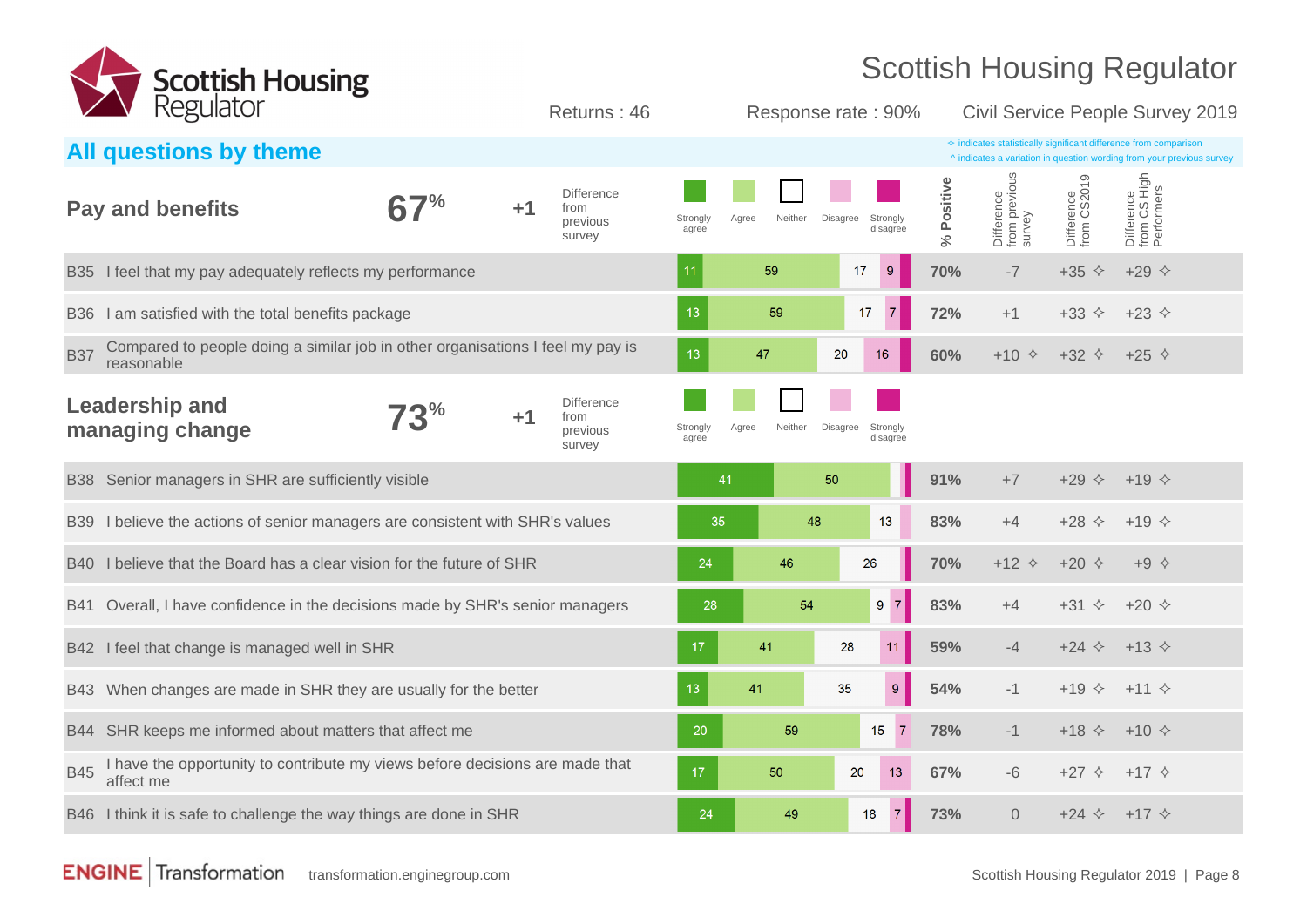

Returns : 46 Response rate : 90% Civil Service People Survey 2019

#### **All questions by theme**  $\triangle$  indicates a variation in question wording from your previous ^ indicates a variation in question wording from your previous survey from previous from CS High **% Positive** Difference from CS2019 **Engagement** Difference<br>from previc<br>survey Difference Performers The following five questions, measuring pride, advocacy, attachment, inspiration and motivation, are used to Strongly Agree Neither Disagree Strongly create your Employee Engagement Index score. agree disagree B47 I am proud when I tell others I am part of SHR  $\overline{5}$  **67%** -6 +1  $\overline{5}$   $\overline{6}$  +1  $\overline{5}$   $\overline{6}$  +1  $\overline{5}$   $\overline{6}$  +1  $\overline{5}$  +5  $\overline{6}$ B48 I would recommend SHR as a great place to work **76%** +5  $+7 \div 24$  **76%** +5  $+15 \div 15 \div 7$ B49 I feel a strong personal attachment to SHR  $\rightarrow$  80  $\rightarrow$  50  $\rightarrow$  50  $\rightarrow$  50%  $\rightarrow$  50%  $\rightarrow$  50%  $\rightarrow$  2  $\rightarrow$  8  $\rightarrow$ B50 SHR inspires me to do the best in my job **70%** +1 +17  $\diamond$  +10  $\diamond$ B51 SHR motivates me to help it achieve its objectives **748 74%** +3 +24  $\lozenge$  +18  $\lozenge$  +18  $\lozenge$ **Taking action** Strongly and Strongly and Strongly and Strongly and Strongly and Strongly Agree Neither Disagree Strongly disagree agree B52 I believe that senior managers in SHR will take action on the results from this 50 **72%** +3 +21  $\diamond$  +12  $\diamond$ 22 22  $\overline{7}$ survey B53 Where I work, I think effective action has been taken on the results of the last  $15$ 39 37  $9$ **54%** -6 +16  $\diamond$  +10  $\diamond$ survey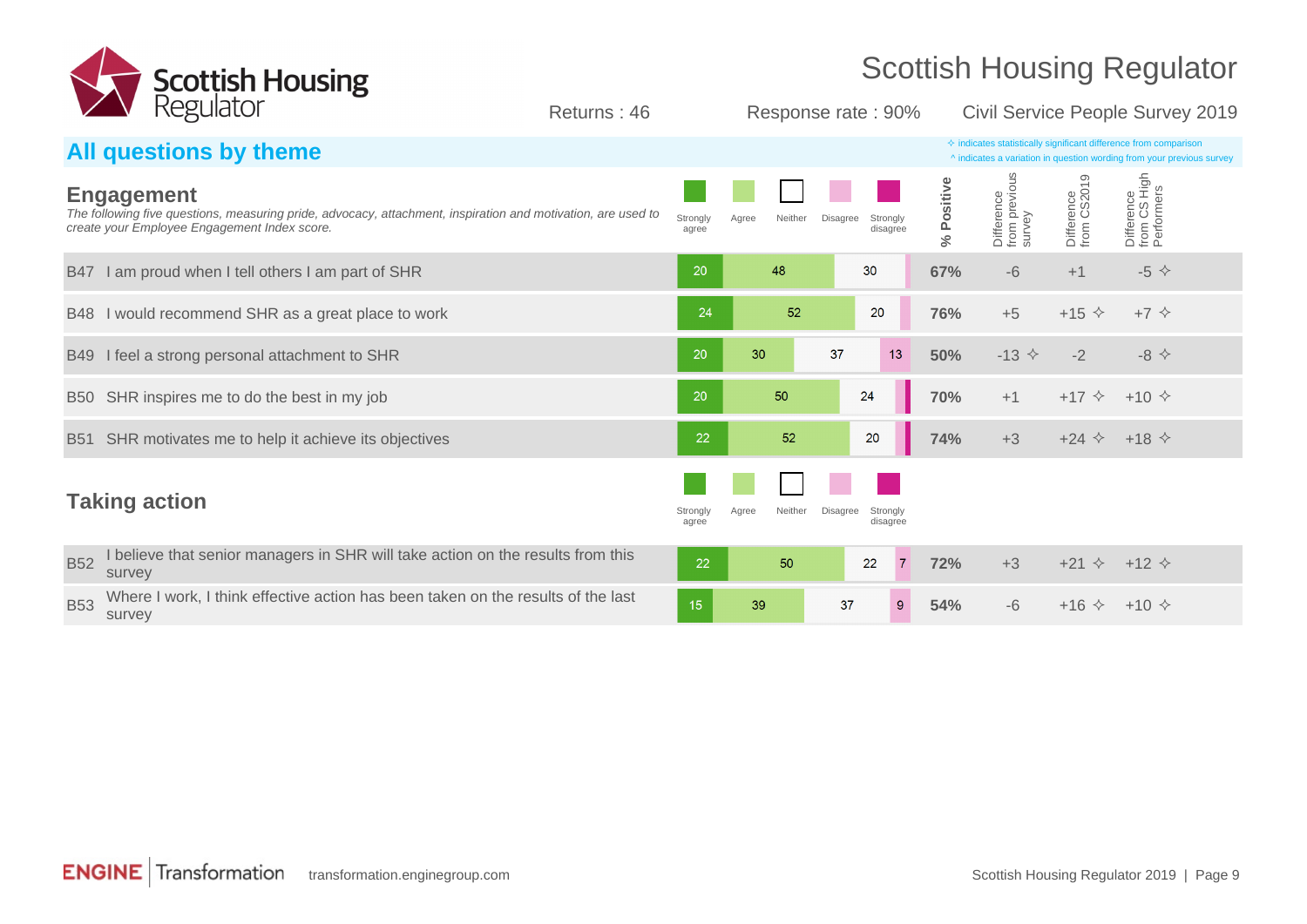

| Regulator                                                                                                                                       | Returns: 46       |                     | Response rate: 90%         |                      | Civil Service People Survey 2019 |                                       |                                                    |                                                                                                                                                    |
|-------------------------------------------------------------------------------------------------------------------------------------------------|-------------------|---------------------|----------------------------|----------------------|----------------------------------|---------------------------------------|----------------------------------------------------|----------------------------------------------------------------------------------------------------------------------------------------------------|
| All questions by theme                                                                                                                          |                   |                     |                            |                      |                                  |                                       |                                                    | $\Diamond$ indicates statistically significant difference from comparison<br>^ indicates a variation in question wording from your previous survey |
| <b>Organisational culture</b>                                                                                                                   | Strongly<br>agree | Agree               | Neither<br><b>Disagree</b> | Strongly<br>disagree | Positive<br>$\aleph_6$           | Difference<br>from previous<br>survey | Difference<br>from CS2019                          | Difference<br>from CS High<br>Performers                                                                                                           |
| I am trusted to carry out my job effectively<br><b>B54</b>                                                                                      |                   | 39                  | 46                         | 9 <sup>7</sup>       | 85%                              | $-7$                                  | $-5$                                               | $-6$                                                                                                                                               |
| I believe I would be supported if I try a new idea, even if it may not work<br><b>B55</b>                                                       | 24                |                     | 22<br>42                   | 11                   | 67%                              | $-12$ $\diamond$                      | $-6$ $\leftrightarrow$                             | $-10 \div$                                                                                                                                         |
| In SHR, people are encouraged to speak up when they identify a serious policy or<br><b>B56</b><br>delivery risk                                 | 28                |                     | 54                         | 11                   | 83%                              | $+4$                                  | $+13$ $\diamond$                                   | $+8$ $\Leftrightarrow$                                                                                                                             |
| I feel able to challenge inappropriate behaviour in the workplace<br><b>B57</b>                                                                 | 24                |                     | 52                         | 9 <sup>°</sup><br>13 | 76%                              | $+2$                                  | $+9$ $\diamond$                                    | $+6$ $\Diamond$                                                                                                                                    |
| SHR is committed to creating a diverse and inclusive workplace<br><b>B58</b>                                                                    | 28                |                     | 52                         | 17                   | 80%                              | $+2$                                  | $+4$ $\Leftrightarrow$                             | $+1$                                                                                                                                               |
| <b>Civil Service vision</b>                                                                                                                     | Strongly<br>agree | Agree               | Neither<br><b>Disagree</b> | Strongly<br>disagree |                                  |                                       |                                                    |                                                                                                                                                    |
| I am aware of the Civil Service vision for 'A Brilliant Civil Service'<br><b>B59</b>                                                            | 15                |                     | 70                         | 11                   | 85%                              |                                       | $+22$ $\diamond$ $+27$ $\diamond$ $+16$ $\diamond$ |                                                                                                                                                    |
| <b>Leadership statement</b>                                                                                                                     | Always            | Most of<br>the time | Some-<br>Rarely<br>times   | Never                |                                  |                                       |                                                    |                                                                                                                                                    |
| Managers in my Area/Directorate/Division actively role model the behaviours set<br><b>B60</b><br>out in the Civil Service Leadership Statement^ |                   | 41                  | 35                         | 22                   | 76%                              | <b>New</b>                            | $+10$ $\Diamond$                                   | $+3$                                                                                                                                               |

The % positive for this question is the proportion who selected either "Always" or "Most of the time".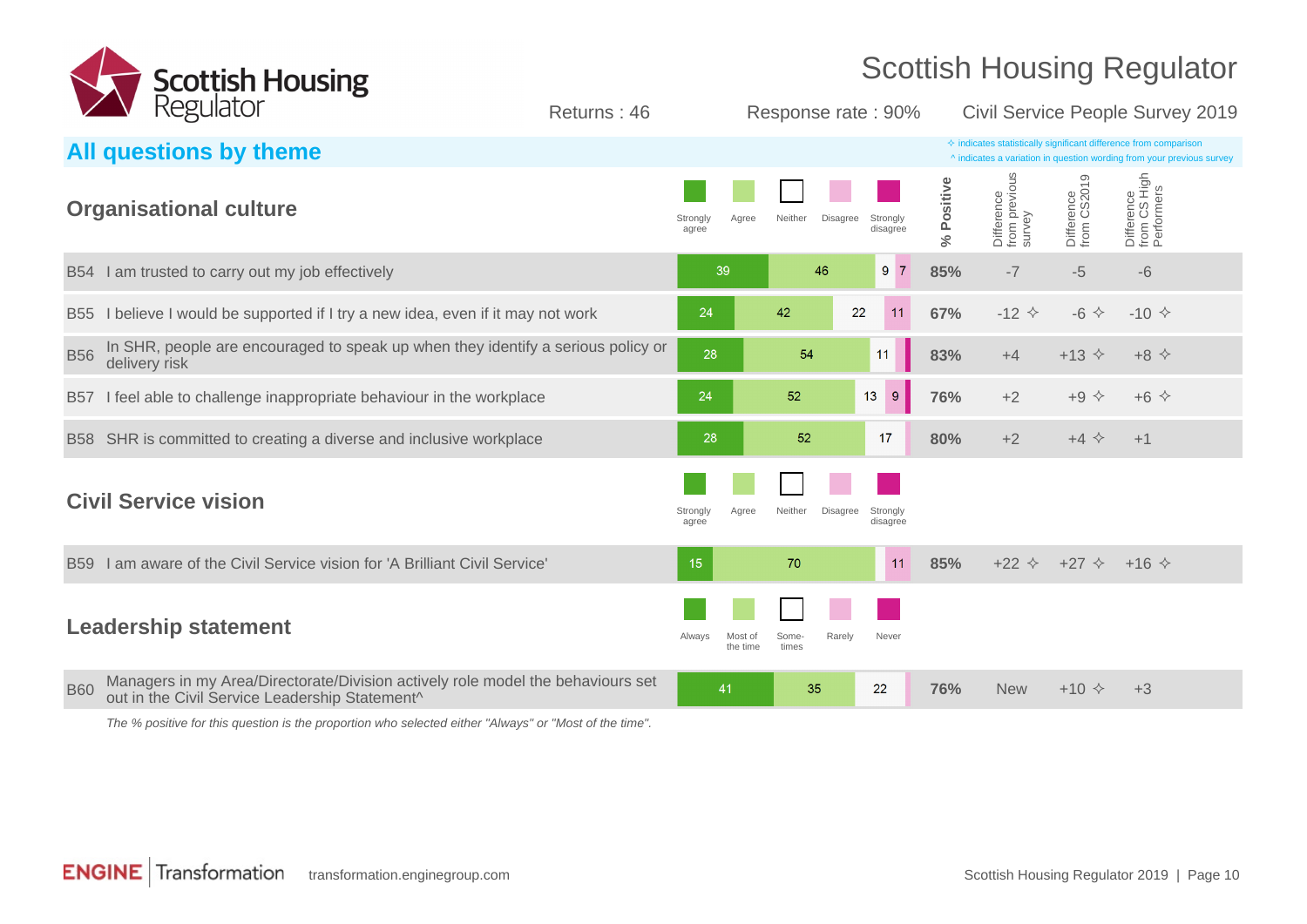

Returns : 46 Response rate : 90% Civil Service People Survey 2019

#### **All questions by theme**  $\bullet$  indicates statistically significant difference from comparison

^ indicates a variation in question wording from your previous survey

#### **Wellbeing**

The four wellbeing questions use a 11-point scale. The scale ranges from 0 to 10 for each question, where 0 is equivalent to 'not at all' (e.g. 'not at all satisfied' or 'not at all worthwhile') and where 10 is equivalent to 'completely' (e.g. 'completely satisfied' or 'completely anxious').

| For questions W01, W02 and W03 the percent positive is the proportion answering 7, 8, 9 or 10 to each<br>question. | Low<br>$(0-4)$      | Medium<br>$(5-6)$ | High<br>$(7-8)$   | Very High<br>$(9-10)$ | sitiv<br>Ä<br>ى<br>ج | Difference<br>from previous<br>survey | ာ<br>Difference<br>from CS201 | Difference<br>from CS High<br>Performers |  |
|--------------------------------------------------------------------------------------------------------------------|---------------------|-------------------|-------------------|-----------------------|----------------------|---------------------------------------|-------------------------------|------------------------------------------|--|
| W01 Overall, how satisfied are you with your life nowadays?                                                        | 13<br>9             | 51                |                   | 27                    | 78%                  | $-3$                                  | $+10 \div$                    | $+7$ $\diamond$                          |  |
| Overall, to what extent do you feel that the things you do in your life are<br><b>W02</b><br>worthwhile?           | 18                  | 38                |                   | 42                    | 80%                  | $+2$                                  | $+9$ $\diamond$               | $+6$ $\Diamond$                          |  |
| W03 Overall, how happy did you feel yesterday?                                                                     | 24<br>11            |                   | 38                | 27                    | 64%                  | $-16$ $\diamond$                      | $+2$                          | $\sqrt{0}$                               |  |
| For question W04 the percent negative is the proportion answering 6, 7, 8, 9 or 10 to the question.                | Very Low<br>$(0-1)$ | Low<br>$(2-3)$    | Medium<br>$(4-5)$ | $High (6-10)$         | % Negative           |                                       |                               |                                          |  |
| W04 Overall, how anxious did you feel yesterday?                                                                   | 20                  | 29                | 27                | 24                    | 24%                  | -4                                    | $-8$ $\Leftrightarrow$        | $-6 \diamond$                            |  |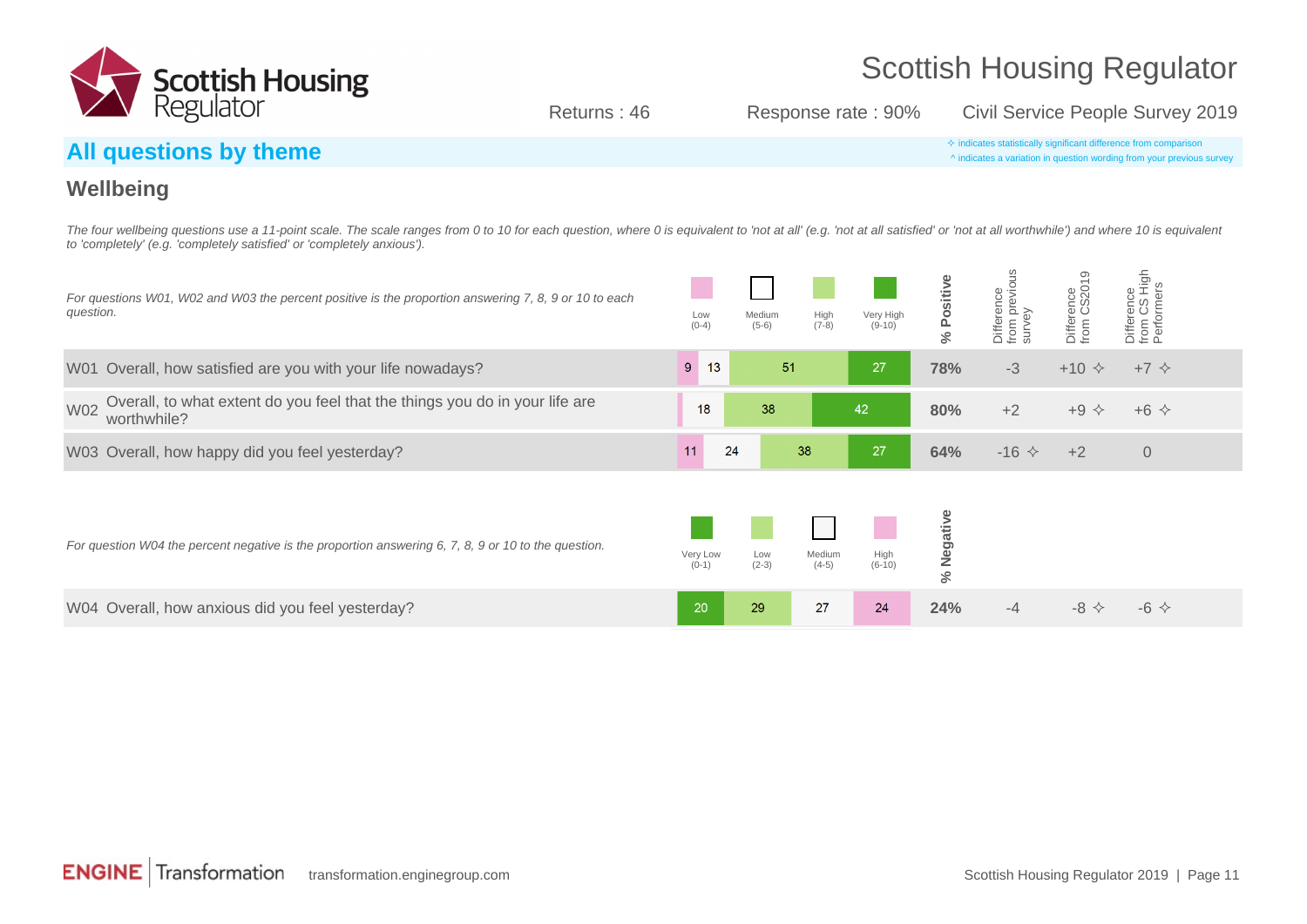

| <b>2 V Regulator</b>                                                                                                          | Returns: 46                                                      |       | Response rate: 90% |       |                                       |                               | Civil Service People Survey 2019                                                                                                                   |  |
|-------------------------------------------------------------------------------------------------------------------------------|------------------------------------------------------------------|-------|--------------------|-------|---------------------------------------|-------------------------------|----------------------------------------------------------------------------------------------------------------------------------------------------|--|
| All questions by theme                                                                                                        |                                                                  |       |                    |       |                                       |                               | $\diamond$ indicates statistically significant difference from comparison<br>^ indicates a variation in question wording from your previous survey |  |
| Your plans for the future                                                                                                     |                                                                  |       |                    |       |                                       |                               |                                                                                                                                                    |  |
| C01. Which of the following statements most reflects your current thoughts about<br>working for SHR?                          |                                                                  |       |                    |       | Difference<br>from previous<br>survey | Difference<br>from CS2019     |                                                                                                                                                    |  |
|                                                                                                                               | I want to leave SHR as soon as possible                          |       |                    | 4%    | $-4$                                  | $-3$                          |                                                                                                                                                    |  |
|                                                                                                                               | I want to leave SHR within the next 12 months                    |       |                    | 7%    | $+4$                                  | $-8$                          |                                                                                                                                                    |  |
|                                                                                                                               | I want to stay working for SHR for at least the next year        |       |                    | 39%   | $+1$                                  | $+6$ $\Diamond$               |                                                                                                                                                    |  |
|                                                                                                                               | I want to stay working for SHR for at least the next three years |       |                    | 50%   | $-1$                                  | $+6$ $\Diamond$               |                                                                                                                                                    |  |
| <b>The Civil Service Code</b>                                                                                                 |                                                                  |       |                    |       |                                       |                               |                                                                                                                                                    |  |
| Differences are based on '% Yes' score                                                                                        |                                                                  | % Yes | $\%$ No            | % Yes | Difference from<br>previous survey    | Difference from<br>CS2019     | Difference from<br>CS High<br>Performers                                                                                                           |  |
| D01. Are you aware of the Civil Service Code?                                                                                 |                                                                  | 98    |                    | 98%   | $\overline{0}$                        | $+6$                          | $+3$                                                                                                                                               |  |
| D02. Are you aware of how to raise a concern under the Civil Service Code?                                                    |                                                                  | 91    | 9                  | 91%   | $+4$                                  | $+26$ $\diamond$              | $+20 \diamond$                                                                                                                                     |  |
| D03. Are you confident that if you raised a concern under the Civil Service Code in<br>SHR it would be investigated properly? |                                                                  | 89    | 11                 | 89%   | $-5$                                  | +18 $\diamond$ +13 $\diamond$ |                                                                                                                                                    |  |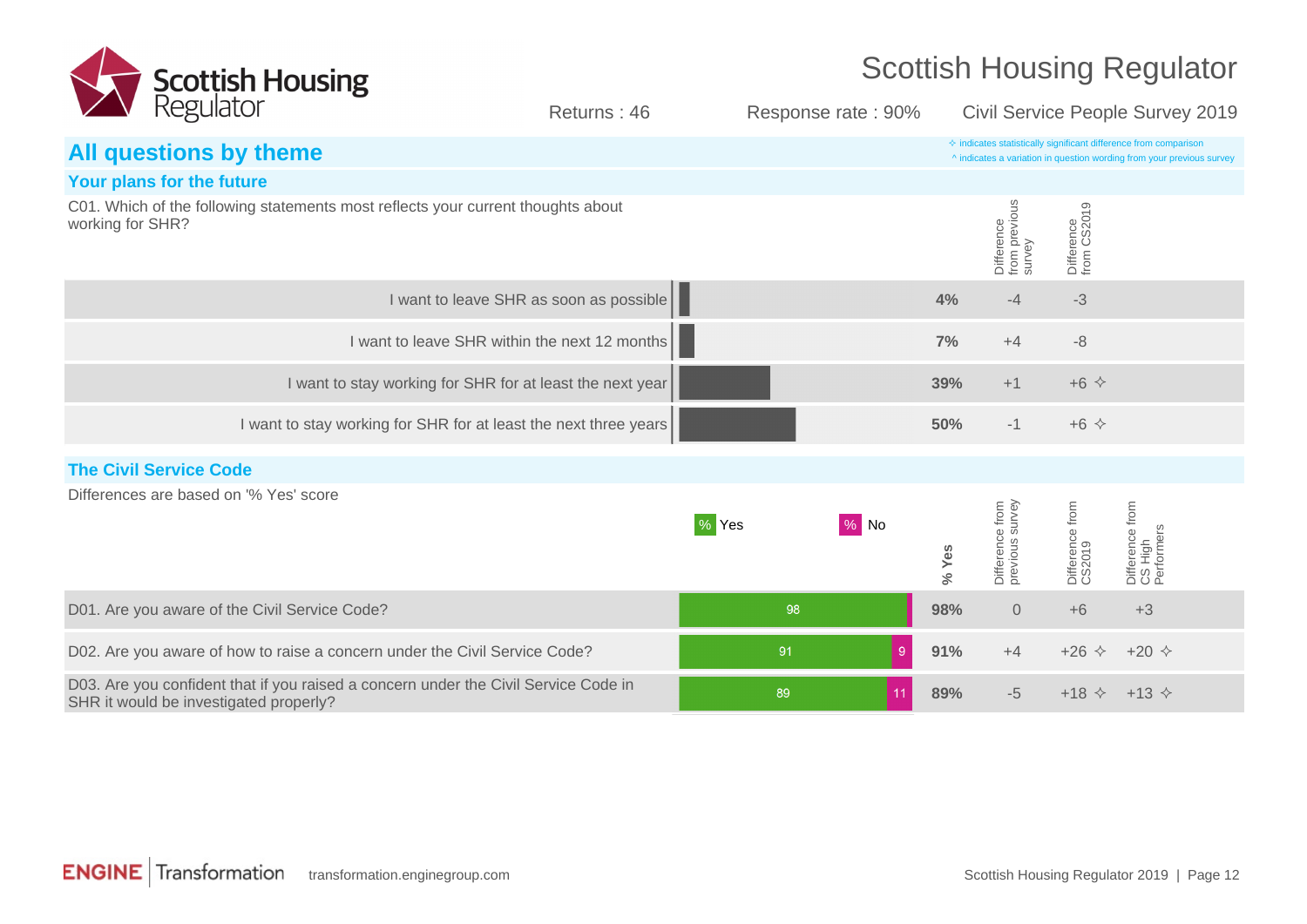

Returns : 46 Response rate : 90% Civil Service People Survey 2019

#### **Discrimination**

| in the past 12 months?^ | E01. Have you been discriminated against at work, |     | evious<br><b>Difference</b><br>from | <i>ifference</i><br>from |  |
|-------------------------|---------------------------------------------------|-----|-------------------------------------|--------------------------|--|
| Yes                     |                                                   | 2%  | -3                                  | -9                       |  |
| No                      |                                                   | 93% |                                     | $+12$ $\Diamond$         |  |
| Prefer not to say       |                                                   | 4%  |                                     |                          |  |

Your survey included a question about whether the discrimination occurred in your organisation. These results have been suppressed in this report to protect respondents anonymity, but do feed into the overall Civil Service results.

**All questions by theme**  $\triangle$  indicates a variation in question wording from your previous ^ indicates a variation in question wording from your previous survey

> For respondents who selected 'Yes' to E01. E02. On which of the following grounds were you discriminated against?^ (multiple selection)

> > Response Count

|                   | Age                                               |
|-------------------|---------------------------------------------------|
|                   | Caring responsibilities                           |
| --                | <b>Disability</b>                                 |
| $- -$             | Ethnic background                                 |
|                   | Gender                                            |
|                   | Gender reassignment or perceived gender           |
| $- -$             | Grade or responsibility level                     |
| $- -$             | Main spoken/ written language or language ability |
|                   | Marital status or civil partnership               |
|                   | Mental health                                     |
|                   | Pay                                               |
|                   | Pregnancy, maternity or paternity                 |
| --                | Religion or belief                                |
| $- -$             | <b>Sex</b>                                        |
|                   | Sexual orientation                                |
|                   | Social or educational background                  |
| $\qquad \qquad -$ | Working location                                  |
| $- -$             | Working pattern                                   |
| --                | Any other grounds                                 |
|                   | Prefer not to say                                 |

Please note: Counts of fewer than ten responses are suppressed and replaced with '--'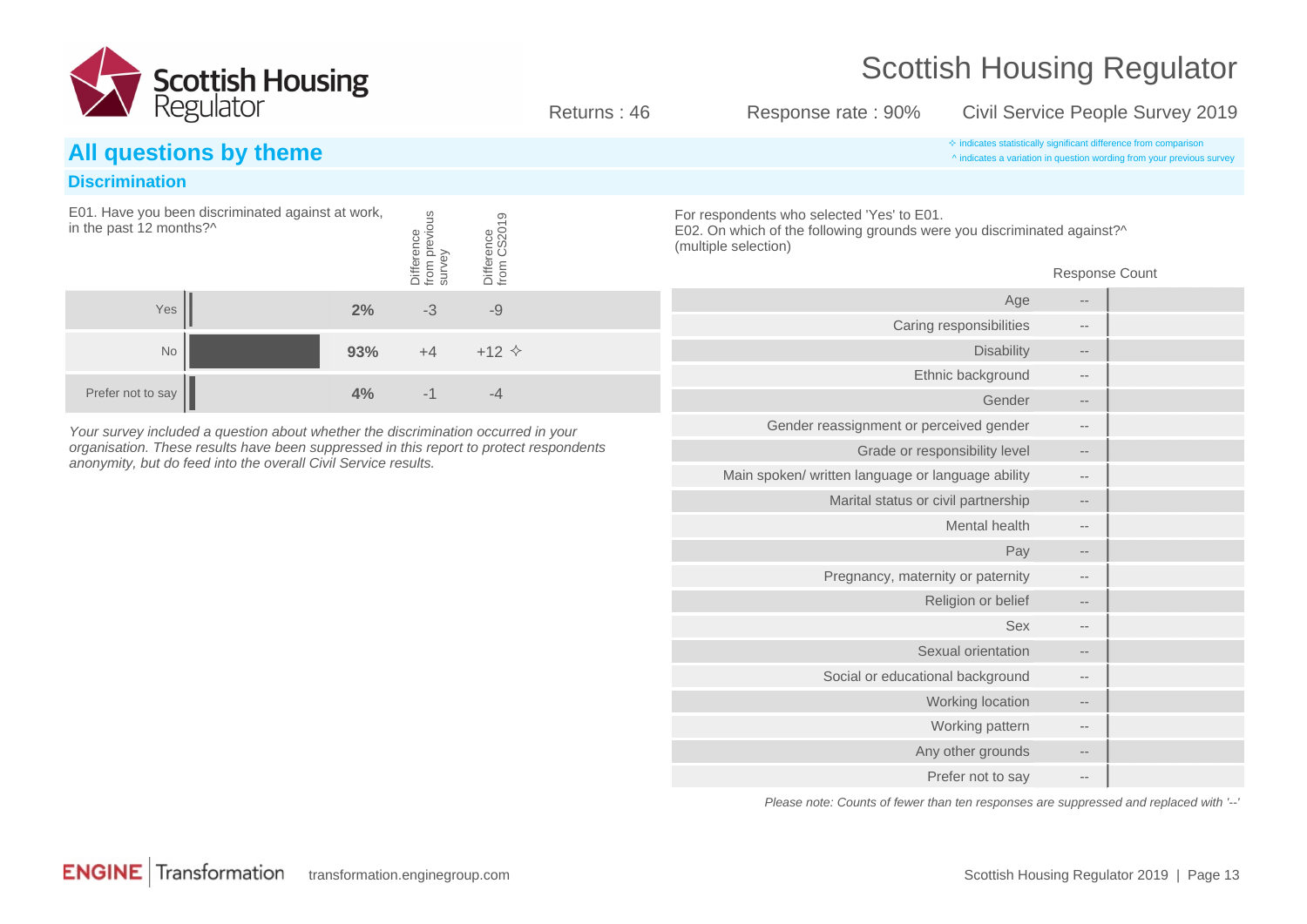

Returns : 46 Response rate : 90% Civil Service People Survey 2019

#### **All questions by theme**  $\bullet$  indicates a variation in question wording from your previous

#### **Bullying and harassment**

| the past 12 months?^ | E03. Have you been bullied or harassed at work, in |     | from previous<br>survey<br>Difference | Difference<br>from CS2019 |  |
|----------------------|----------------------------------------------------|-----|---------------------------------------|---------------------------|--|
| Yes                  |                                                    | 7%  | $+1$                                  | -5                        |  |
| No                   |                                                    | 91% | $+2$                                  | $+9$ $\diamond$           |  |
| Prefer not to say    |                                                    | 2%  |                                       |                           |  |

Your survey included a question about whether the bullying and/or harassment occurred in your organisation. These results have been suppressed in this report to protect respondents anonymity, but do feed into the overall Civil Service results.

^ indicates a variation in question wording from your previous survey

For respondents who selected 'Yes' to E03. E03A. How would you describe the nature of the bullying and/or harassment you experienced?^ (multiple selection)

Response Count

|       | Comments about my personal appearance                                                                |
|-------|------------------------------------------------------------------------------------------------------|
|       | Sexual harassment (e.g. sexual comments or jokes,<br>unwelcome sexual advances, touching or assault) |
|       | Spreading gossip or making false accusations about me                                                |
|       | Intimidation or verbal aggression (e.g. shouting,<br>swearing, making threats)                       |
| $-1$  | Physical assault (e.g. object thrown at me, pushed, hit)                                             |
|       | Humiliated in front of team or others                                                                |
|       | Negative Micromanagement (e.g. excessive control;<br>made to feel incompetent)                       |
|       | Removal of job responsibilities, unconstructive criticism,<br>or impossible/changing expectations    |
|       | Treated less favourably to others                                                                    |
|       | Ignored, excluded, marginalised                                                                      |
|       | Undermining or taking credit for my work                                                             |
|       | Denied time off for personal ill health                                                              |
|       | Denied time off for family or caring responsibilities                                                |
|       | Disclosure of personal / sensitive information to<br>colleagues without my consent                   |
|       | Something else not listed here                                                                       |
| $- -$ | Prefer not to say                                                                                    |
|       |                                                                                                      |

Please note: Counts of fewer than ten responses are suppressed and replaced with '--'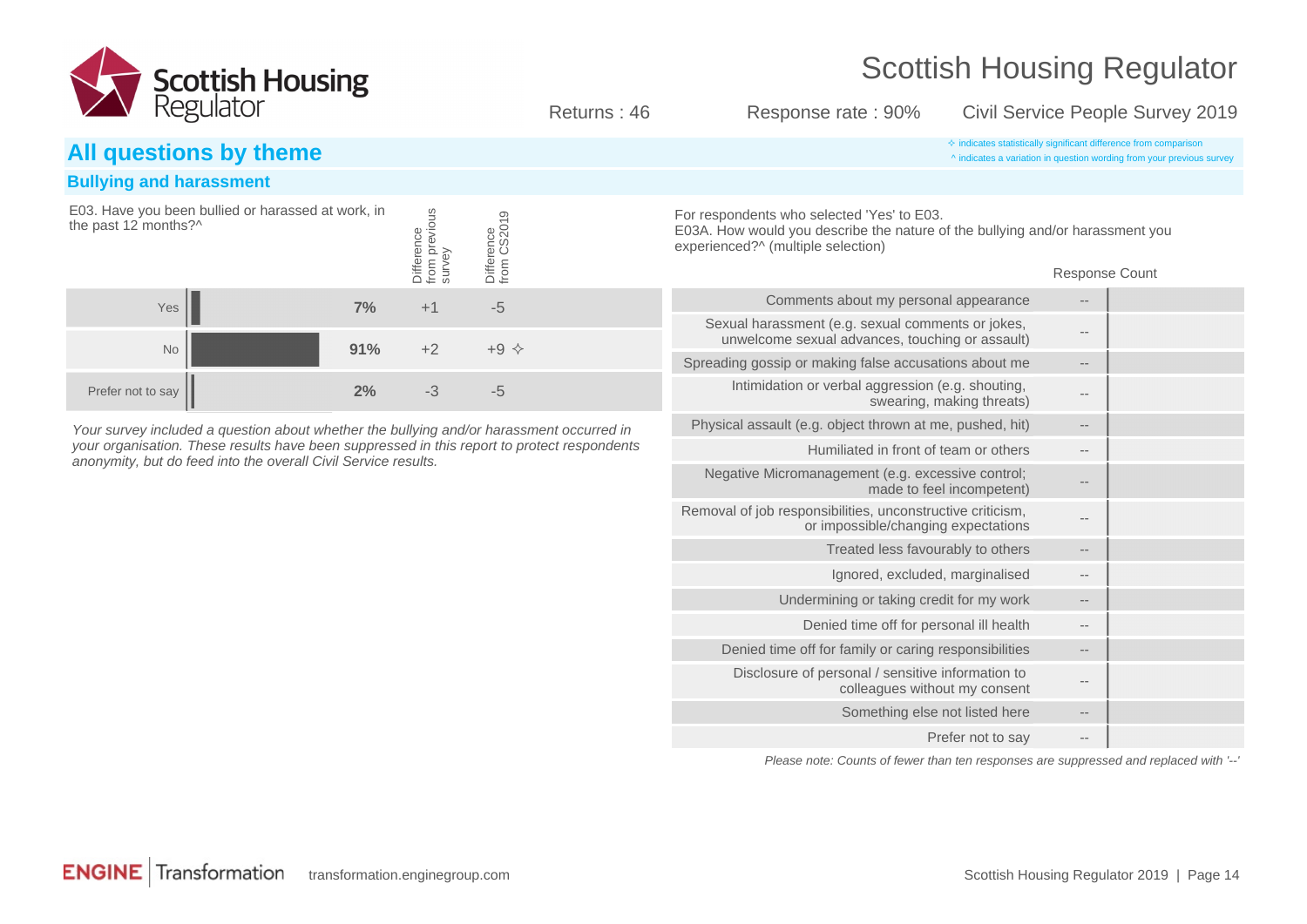

For respondents who selected 'Yes' to E03. E05. Did you report your experience of bullying and/or harassment?^ Difference from CS2019 Yes **Results for this question have been suppressed as there are fewer than ten responses** No **Results for this question have been suppressed as there are fewer than ten responses** Prefer not to say  $\parallel$  Results for this question have been suppressed as there are fewer than ten responses For respondents who selected 'Yes' to E03. E04. Who bullied and/or harassed you?^ (multiple selection) Response Count A colleague in my Area/Directorate/Division -- A colleague in a different Area/Directorate/ Division of SHR --My manager --Another senior member of staff in SHR --Someone I manage --Someone working in a different Civil Service organisation --Someone working for a non-Civil Service organisation --A contractor --A service user (e.g. customer, claimant, offender) --A member of the public --Someone else not listed here  $-$ Prefer not to say --Please note: Counts of fewer than ten responses are suppressed and replaced with '--**All questions by theme**  $\triangle$  indicates a variation in question wording from vour previous ^ indicates a variation in question wording from your previous survey **Bullying and harassment** For respondents who selected 'Yes' to E03. E06. How would you describe your situation now?^ Difference from CS2019 Appropriate action was taken to address the behaviour I experienced Yes | Results for this question have been suppressed as there are fewer than ten responses  $\overline{N}$  Results for this question have been suppressed as there are fewer than ten responses Prefer not to  $\text{sav}$  Results for this question have been suppressed as there are fewer than ten responses The bullying and/or harassment has stopped  $Yes$  Results for this question have been suppressed as there are fewer than ten responses  $\overline{N}$  Results for this question have been suppressed as there are fewer than ten responses Prefer not to say Results for this question have been suppressed as there are fewer than ten responses The culture in my area allows this kind of behaviour to continue  $Yes$  Results for this question have been suppressed as there are fewer than ten responses  $\overline{N}$  Results for this question have been suppressed as there are fewer than ten responses Prefer not to say Results for this question have been suppressed as there are fewer than ten responses I felt like I was punished for reporting the incident  $Yes$  Results for this question have been suppressed as there are fewer than ten responses  $\text{No}$  Results for this question have been suppressed as there are fewer than ten responses Prefer not to say Results for this question have been suppressed as there are fewer than ten responses I moved to another team or role to avoid the behaviour  $Yes$  Results for this response have been suppressed as there are fewer than ten responses  $\overline{N}$  Results for this response have been suppressed as there are fewer than ten responses Prefer not to say  $\big|$  Results for this response have been suppressed as there are fewer than ten responses Returns : 46 Response rate : 90% Civil Service People Survey 2019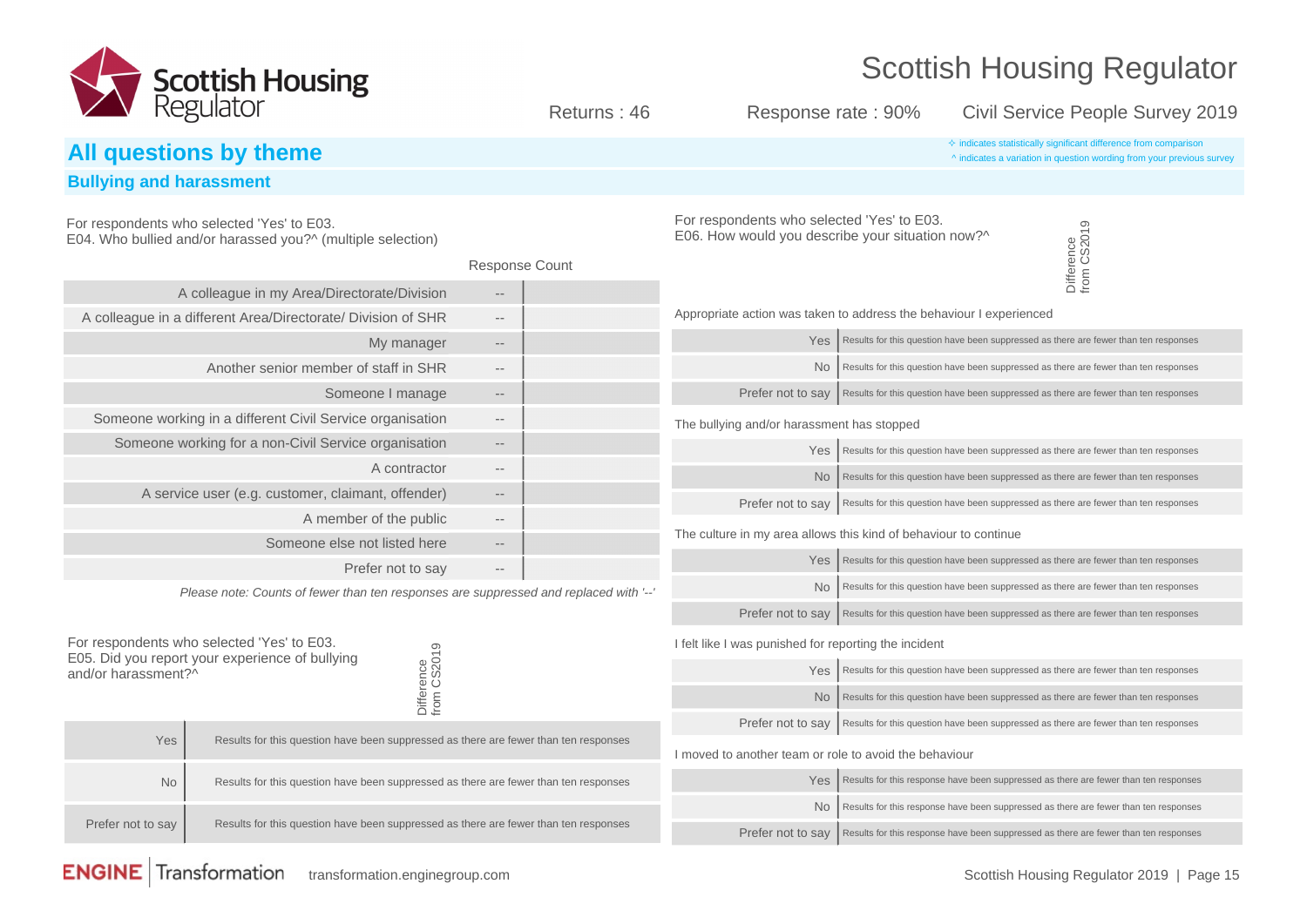

|                  | Regulator                                                                                                                                          | Returns: 46 |                   |                                  | Response rate: 90%                      |                    |                                                                           | Civil Service People Survey 2019 |
|------------------|----------------------------------------------------------------------------------------------------------------------------------------------------|-------------|-------------------|----------------------------------|-----------------------------------------|--------------------|---------------------------------------------------------------------------|----------------------------------|
|                  | <b>Additional questions selected by organisation</b>                                                                                               |             |                   |                                  |                                         |                    | $\Diamond$ indicates statistically significant difference from comparison |                                  |
|                  | <b>My Organisation</b>                                                                                                                             |             | Strongly<br>agree | Neither<br>Agree                 | <b>Disagree</b><br>Strongly<br>disagree | Positive<br>ى<br>ج | Difference<br>from<br>benchmark                                           |                                  |
| LQA1             | I am familiar with SHR's values / purpose / mission                                                                                                |             | 46                |                                  | 50                                      | 96%                | $+9$ $\diamond$                                                           |                                  |
| LQA <sub>2</sub> | I believe the process of filling vacancies within SHR is fair                                                                                      |             | 28                | 41                               | 13 <sup>°</sup><br>$9^{\circ}$<br>9     | 70%                | $+19$ $\diamond$                                                          |                                  |
| LQA3             | SHR provides good support for employees' health, wellbeing and resilience                                                                          |             | 17                | 48                               | 33                                      | 65%                | $-3$                                                                      |                                  |
| LQA4             | I believe my Area/Directorate/Division is taking action to combat discrimination,<br>bullying and/or harassment                                    |             | 20                | 41                               | 37                                      | 61%                | $+1$                                                                      |                                  |
|                  | <b>Safe to Challenge</b><br>* indicates negatively phrased question(s) where % positive is the proportion who selected "no"                        |             | Strongly<br>agree | Agree<br>Neither                 | <b>Disagree</b><br>Strongly<br>disagree |                    |                                                                           |                                  |
| LQB1             | In the last 12 months, I have seen someone else being bullied or treated<br>unfairly in SHR*                                                       |             |                   | Yes: 9%<br>Prefer not to say: 0% | No: 91%                                 | 91%                | $+23$ $\Diamond$                                                          |                                  |
| LQB2             | I make a point of tackling bullying, harassment and other inappropriate<br>behaviours when I see it happening around me                            |             | 15                | 57                               | 28                                      | 72%                | $+4$                                                                      |                                  |
| LQB3             | I feel comfortable speaking to those more senior than me about their actions<br>and impact                                                         |             | 15                | 50                               | 13<br>20                                | 65%                | $+12$ $\Diamond$                                                          |                                  |
| LQB4             | I feel confident that if I challenged someone more senior than me in my<br>Area/Directorate/Division they would be open to receiving the challenge |             | 13                | 41                               | 24<br>20                                | 54%                | $+13$ $\diamond$                                                          |                                  |

Please note that the benchmark for the questions on this page is the average score across the organisations that chose to include them in their survey, so it is not representative of the whole Civil Service.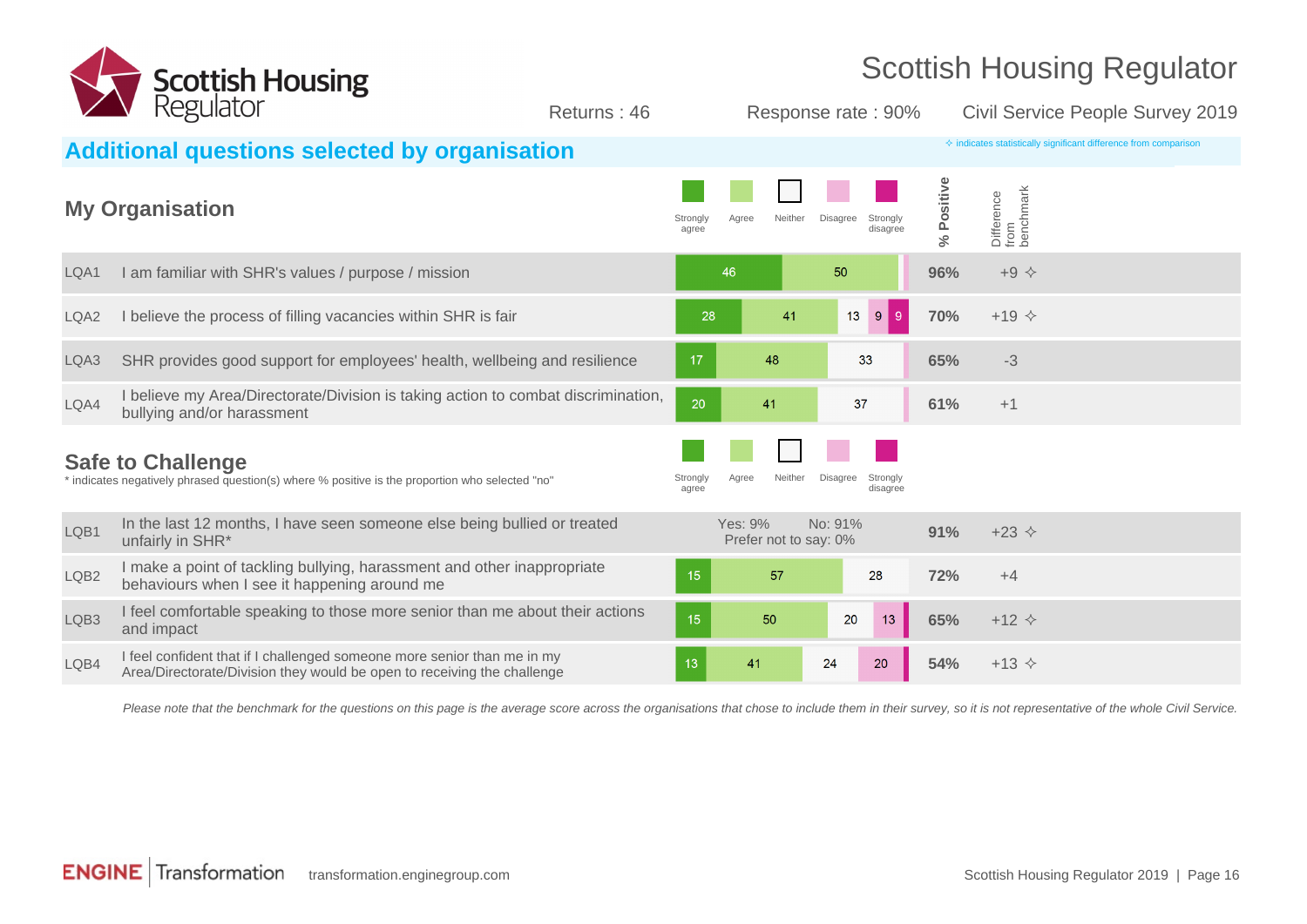

| $\sqrt{2}$       | Reguidioi                                                                                                                                           | Returns: 46       |       |         | Response rate: 90%          |                            |                                 | Civil Service People Survey 2019                                          |  |
|------------------|-----------------------------------------------------------------------------------------------------------------------------------------------------|-------------------|-------|---------|-----------------------------|----------------------------|---------------------------------|---------------------------------------------------------------------------|--|
|                  | <b>Additional questions selected by organisation</b>                                                                                                |                   |       |         |                             |                            |                                 | $\Diamond$ indicates statistically significant difference from comparison |  |
|                  | <b>Change Management</b>                                                                                                                            | Strongly<br>agree | Agree | Neither | <b>Disagree</b><br>Strongly | Positive<br>disagree<br>వ్ | Difference<br>from<br>benchmark |                                                                           |  |
| LQC1             | I get to find out the reasons behind key changes that happen in SHR                                                                                 |                   | 24    | 43      | 22                          | $9\,$<br>67%               | $+21$ $\diamond$                |                                                                           |  |
| LQC <sub>2</sub> | I understand what support is available to me as I am affected by organisational<br>change                                                           | 15                |       | 52      | 26                          | 67%                        | $+16$ $\diamond$                |                                                                           |  |
| LQC3             | I feel that change is managed well in my Area/Directorate/Division                                                                                  | 17                |       | 48      | 24                          | $\boldsymbol{9}$<br>65%    | $+22$ $\diamond$                |                                                                           |  |
| LQC4             | I feel positive about the future of SHR                                                                                                             |                   | 24    | 52      | 17                          | $\overline{7}$<br>76%      | $+22$ $\diamond$                |                                                                           |  |
|                  | <b>Smarter Working</b>                                                                                                                              | Strongly<br>agree | Agree | Neither | <b>Disagree</b><br>Strongly | disagree                   |                                 |                                                                           |  |
| LQD1             | My manager trusts me to do my job effectively even if working in a different location to<br>them (for example, in a different office, or from home) |                   | 63    |         | 30                          | 93%                        | $+3$                            |                                                                           |  |
| LQD <sub>2</sub> | My manager supports me to work as flexibly as possible in line with the<br>requirements of my role                                                  |                   | 59    |         | 33                          | 91%                        | $+4$ $\Leftrightarrow$          |                                                                           |  |
| LQD3             | Smarter Working allows me to be more productive in my role                                                                                          |                   | 54    |         | 26<br>9                     | 9 <sup>°</sup><br>80%      | $+1$                            |                                                                           |  |
| LQD4             | I feel confident in using modern workplace technologies to connect and<br>collaborate with colleagues                                               |                   | 48    |         | 41                          | 89%<br>$9^{\circ}$         | $+7$ $\diamond$                 |                                                                           |  |
|                  |                                                                                                                                                     |                   |       |         |                             |                            |                                 |                                                                           |  |

Please note that the benchmark for the questions on this page is the average score across the organisations that chose to include them in their survey, so it is not representative of the whole Civil Service.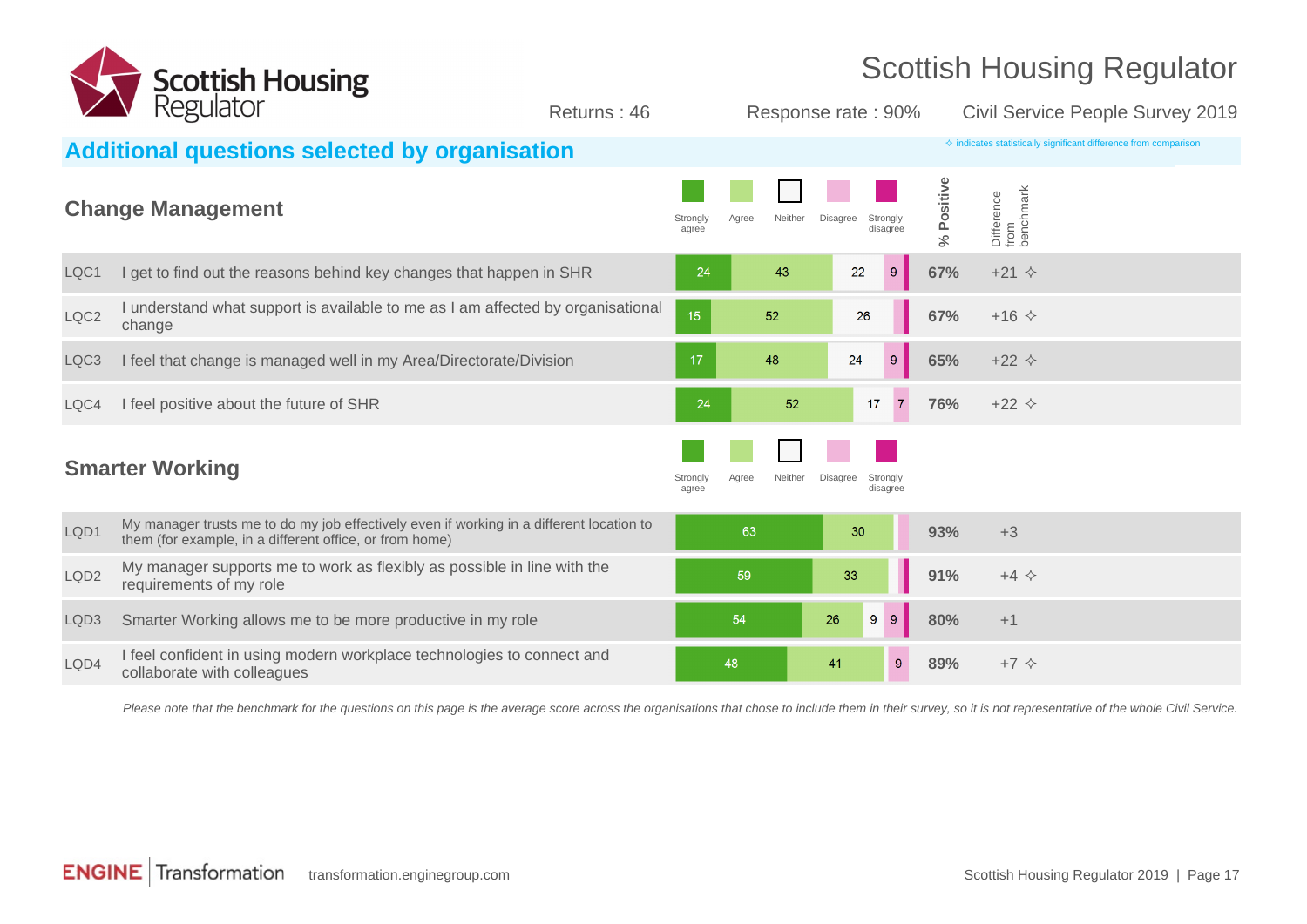

\*\* this is a negatively phrased question where % positive is the proportion who selected "no"

Returns : 46 Response rate : 90% Civil Service People Survey 2019

#### **Proxy Stress Index and PERMA Index**  $\bullet$  **indicates** statistically significant difference from comparison

|     | Difference from previous<br>survey    | $+1$ |
|-----|---------------------------------------|------|
|     | Difference from CS2019                |      |
| 21% | Difference from CS High<br>Performers |      |

#### **Proxy Stress Index**

This index aligns to the Health and Safety Executive's stress management tool, using the 8 questions from the People Survey shown below. We calculate it in the same way as the Employee Engagement Index.

We have 'inverted' the final index so that it is a measure of conditions which can add to stress rather than alleviate stress, i.e. a higher index score represents a more stressful environment.

|             |                                                                                           | % positive |
|-------------|-------------------------------------------------------------------------------------------|------------|
| <b>B05</b>  | I have a choice in deciding how I do my work                                              | 83%        |
| <b>B08</b>  | My manager motivates me to be more effective in my job                                    | 83%        |
| <b>B18</b>  | The people in my team can be relied upon to help when things get<br>difficult in my job   | 89%        |
| <b>B26</b>  | I am treated with respect by the people I work with                                       | 91%        |
| <b>B</b> 30 | I have clear work objectives                                                              | 87%        |
| <b>B</b> 33 | I have an acceptable workload                                                             | 67%        |
| <b>B45</b>  | I have the opportunity to contribute my views before decisions are made<br>that affect me | 67%        |
| E03         | Have you been bullied or harassed at work, in the past 12 months?**                       | 91%        |

#### **79%** Difference from previous <sub>+2</sub><br>survey Difference from CS2019  $+5 \diamond$ Difference from CS High Difference from CS High  $+3 \diamond$ <br>Performers

#### **PERMA Index**

This index measures the extent to which employees are 'flourishing' in the workplace around the 5 dimensions: Positive emotion, Engagement, Relationships, Meaning and Accomplishment.

The index is computed using the questions from the People Survey shown below and combining them in the same way as the Employee Engagement Index.

A high score represents a greater proportion of employees agreeing with the statements below or rating the two wellbeing questions as high.

|            |                                                                                            | <b>70 DOSITIVE</b> |
|------------|--------------------------------------------------------------------------------------------|--------------------|
| <b>B01</b> | I am interested in my work                                                                 | 93%                |
| <b>B03</b> | My work gives me a sense of personal accomplishment                                        | 85%                |
| <b>B18</b> | The people in my team can be relied upon to help when things get<br>difficult in my job    | 89%                |
| W01        | Overall, how satisfied are you with your life nowadays?                                    | 78%                |
| W02        | Overall, to what extent do you feel that the things you do in your life are<br>worthwhile? | 80%                |

**% positive**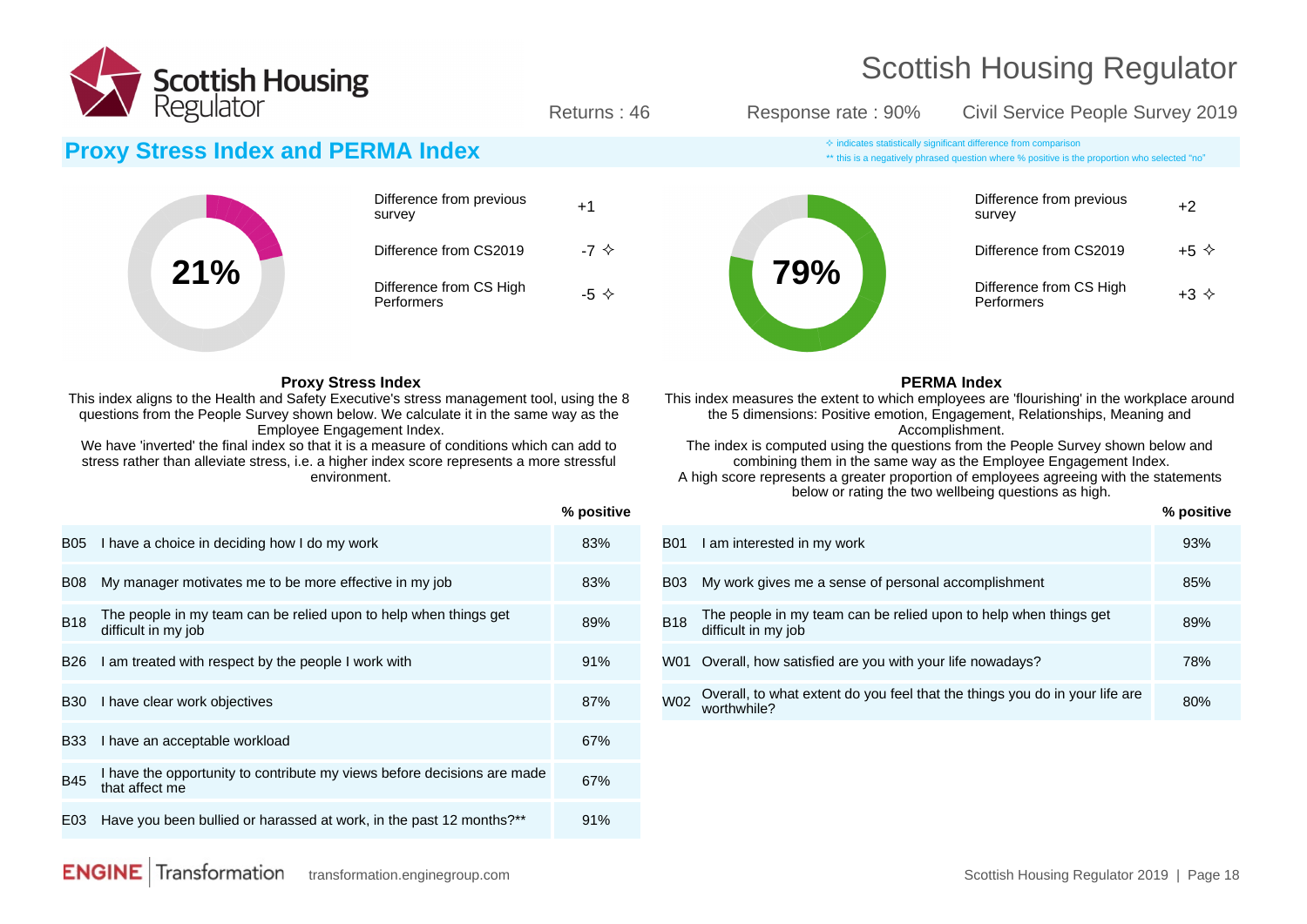

Returns : 46 Response rate : 90% Civil Service People Survey 2019

#### **Appendix**

| <b>Glossary of key terms</b> |                                                                                                                                                                                                                                                                                                 |
|------------------------------|-------------------------------------------------------------------------------------------------------------------------------------------------------------------------------------------------------------------------------------------------------------------------------------------------|
| % positive                   | The proportion who selected either "agree" or "strongly agree" for a question (or all questions within a theme in the case of Theme score % positive), unless otherwise indicated.                                                                                                              |
| Previous survey              | Comparisons to the previous survey relate to the results from the 2018 Civil Service People Survey. Where a question is flagged as changed since the last survey ( $\land$ ) comparisons<br>should be treated with caution as changes to wording may affect how people respond to the question. |
| CS2019                       | The CS2019 benchmark is the median percent positive (unless otherwise indicated) across all Civil Service organisations that participated in the 2019 Civil Service People Survey,<br>where data was not suppressed.                                                                            |
| CS High Performers           | For each question, unless otherwise indicated, this is the upper quartile score across all Civil Service organisations that took part in the 2019 Civil Service People Survey, where<br>data was not suppressed. For question W04 and the Proxy Stress Index, we have used the lower quartile.  |
| Difference from benchmark    | For these questions, the benchmark is the median percent positive (unless otherwise indicated) across all Civil Service organisations that selected these questions for inclusion in<br>their 2019 Civil Service People Survey, so it is not representative of the whole Civil Service.         |

#### **Rounding**

Results are presented as whole numbers for ease of reading, with rounding performed at the last stage of calculation for maximum accuracy. Therefore in some instances, the differences presented in this report will not match the rounded figures of the scores being compared. For example, if your unrounded Engagement Index score is 75.43647583%, your organisation overall's score is 74.63572484% and the difference between the two is +0.800751%, in this report these scores would appear as 75%, 75% and +1.

#### Statistical significance:  $\triangle$

Statistical testing has been carried out to identify statistically significant differences between your results and a number of comparators. You can therefore be confident that the difference represents a real difference in opinion between the results. Please note that there needs to be 30 responses at question level, 20 responses at theme level and 10 responses at index level for statistical testing to be carried out on the corresponding scores. If you received a lower number of responses, then statistical significance testing won't have been conducted.

#### **The employee engagement index**

The survey includes five questions that make up the engagement index (B47-B51). The index score represents the average level of engagement in that unit and ranges from 0 to 100. An index score of 0 represents all respondents in that unit saying they strongly disagree to all five engagement questions and a score of 100 represents all respondents saying they strongly agree to all five engagement questions.

#### **Confidentiality**

The survey was carried out as part of the 2019 Civil Service People Survey, which is managed by the Cabinet Office on behalf of all participating organisations. The Cabinet Office commissioned ENGINE Transformation to carry out the survey. ENGINE Transformation is a member of the Market Research Society, and is bound by their strict code of conduct and confidentiality rules. These rules do not allow for the breakdown of the results to the extent where the anonymity of individuals may be compromised. Groups of fewer than 10 respondents will not be reported on, however their responses do contribute to the overall scores for the unit and organisation they belong to and the overall Civil Service results.

ENIGINE's Privacy Policy (https://transformation.enginegroup.com/privacy-notice) tells you how they keep personal data safe and who to contact to exercise your rights of control under the new GDPR regulations.

The Civil Service People Survey Privacy Notice can be found on GOV.UK (https://www.gov.uk/government/publications/people-survey-privacy-information-notice/privacy-notice-civil-service-people-survey)